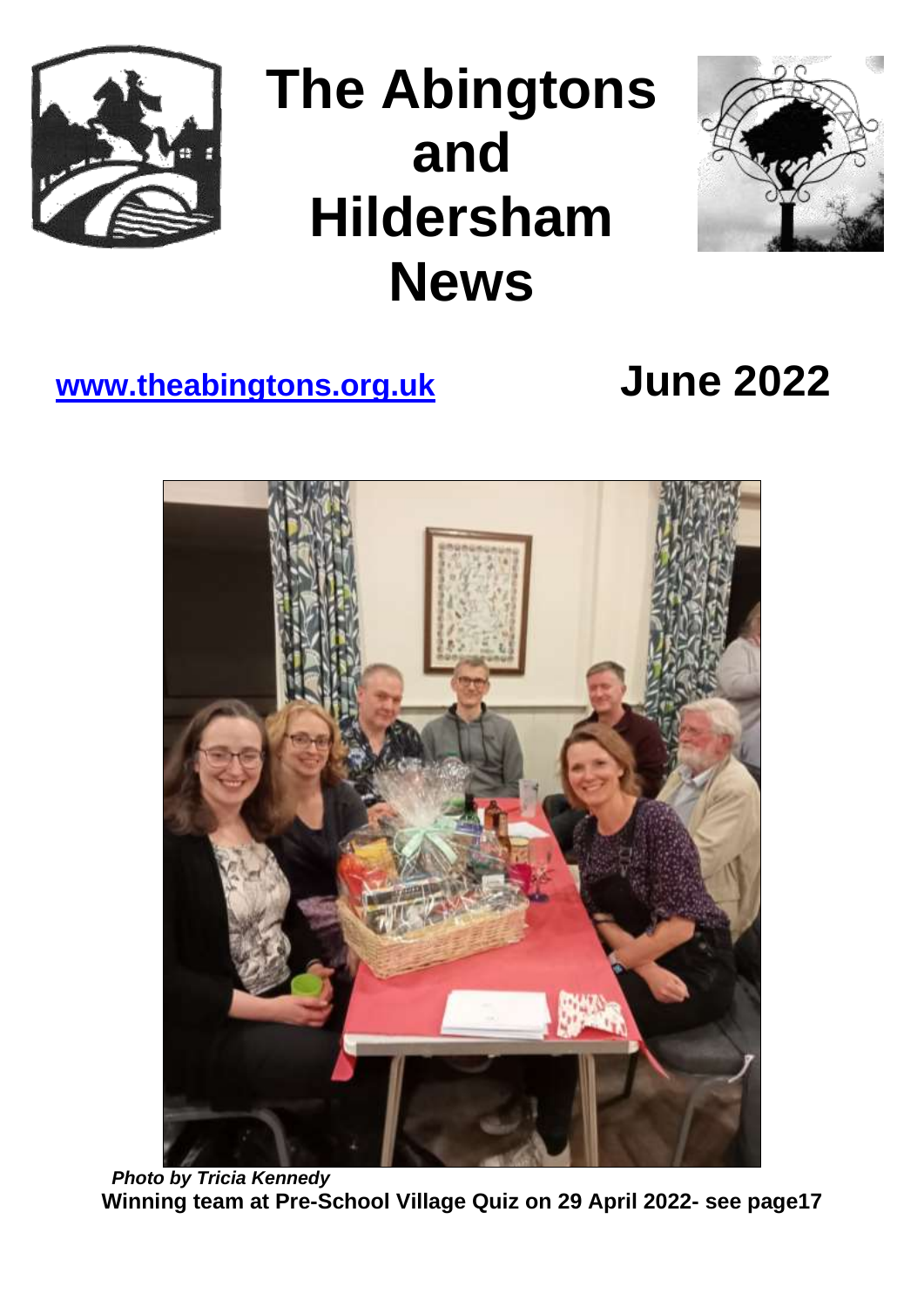## **Village information (continued inside back cover)**

|                                       | <b>Address</b>                   | <b>Number</b> |
|---------------------------------------|----------------------------------|---------------|
| <b>Contributions for the News to:</b> |                                  |               |
| Valerie Silvey (Editor)               | news@theabingtons.org.uk         | 891 882       |
| Jennifer Hirsh                        | Jennifer@hirsh.com               | 893 352       |
| <b>Village website</b>                | www.theabingtons.org.uk          |               |
| <b>Churches</b>                       |                                  |               |
| Church of England                     | <b>Balsham Rectory</b>           |               |
| <b>Revd lain McColl</b>               | mccoll.iain@gmail.com            | 890 693       |
| <b>Alistair Collen</b>                |                                  | 891 561       |
| <b>Roman Catholic</b>                 |                                  |               |
| Canon John Minh (Sawston)             | john.minh@yahoo.com              | 832 397       |
| Revd Fr Philip John (Ch. Hinton)      | sphparishcambridge@gmail.com     | 211 235       |
| <b>St Edmunds Orthodox Church</b>     | 14 High St. Little Abington      | 07745 298 266 |
| <b>Rev Andrew Phillips</b>            |                                  |               |
| <b>Parish Councils</b>                |                                  |               |
| <b>Great Abington</b>                 |                                  |               |
| Tony Orgee (Chairman)                 | 8 Bourn Bridge Road              | 891 464       |
| Mak Makwana                           | Gtabingtonstores@gmail.com       |               |
| <b>Jill Carter</b>                    | 25 Meadow Walk                   | 892718        |
| <b>Stephen McDonnell</b>              | stephen@mcdonnell.uk.com         |               |
| <b>Emma Pery</b>                      | Hillcrest, Pampisford Road       | 07818 062 952 |
| <b>Louise Patten</b>                  | 87 High Street                   | 892 053       |
| Jane Bowen                            | 8a Chalky Road                   | 893 182       |
| Paula Harper (Parish Clerk)           | <b>17 Lewis Crescent</b>         | 892 000       |
|                                       | harper802@btinternet.com         |               |
| <b>Little Abington</b>                |                                  |               |
| Sheila Bolden (Chairman)              | 33 West Field                    | 07754 659 929 |
| Vacancy                               |                                  |               |
| <b>Isobel Smith</b>                   | 53 Church Lane                   | 07751 201 244 |
| <b>Richard Smith</b>                  | 1 Bourn Bridge Road              | 892759        |
| Viia Valge-Archer                     | vvalapc@gmail.com                |               |
| <b>Richard Allum</b>                  | 51 Cambridge Road                | 07774 644 434 |
| <b>Suzanne Pattinson</b>              | suzpattinson@freebie.net         |               |
| Jessica Ashbridge (Parish Clerk)      | Clerk.lapc@gmail.com             |               |
| <b>Hildersham</b>                     | www.hildersham.org.uk/parish.htm |               |
| Mark Logan (Chairman)                 | mark.j.logan@bt.com              | 891 897       |
| David Mercer                          | manorfarm@globalnet.co.uk        |               |
| Rob Clay                              | robclay03@gmail.com              | 07801 191 933 |
| Darren Long                           | dgl@yahoo.com                    | 890 969       |
| <b>Billie Chapman</b>                 | billie.chapman@tiscali.co.uk     |               |
| Paula Harper (Parish Clerk)           | harper802@btinternet.com         | 892 000       |
| <b>SCDC and CCC Councillors</b>       |                                  |               |
| Henry Batchelor(CCC) Abs & Hild.      | Henrybatchelor89@gmail.com       | 892 111       |
| John Batchelor(SCDC) Abs & Hild       | 1 The Maltings, Linton           | 892 111       |

**Don't forget: Police Numbers 999 for emergencies; otherwise 101**

**The June 2022 issue of the** *News* **is printed by E & E Plumridge Ltd. of Linton Printing costs have been met by BioMed Realty, joint owners of Granta Park.**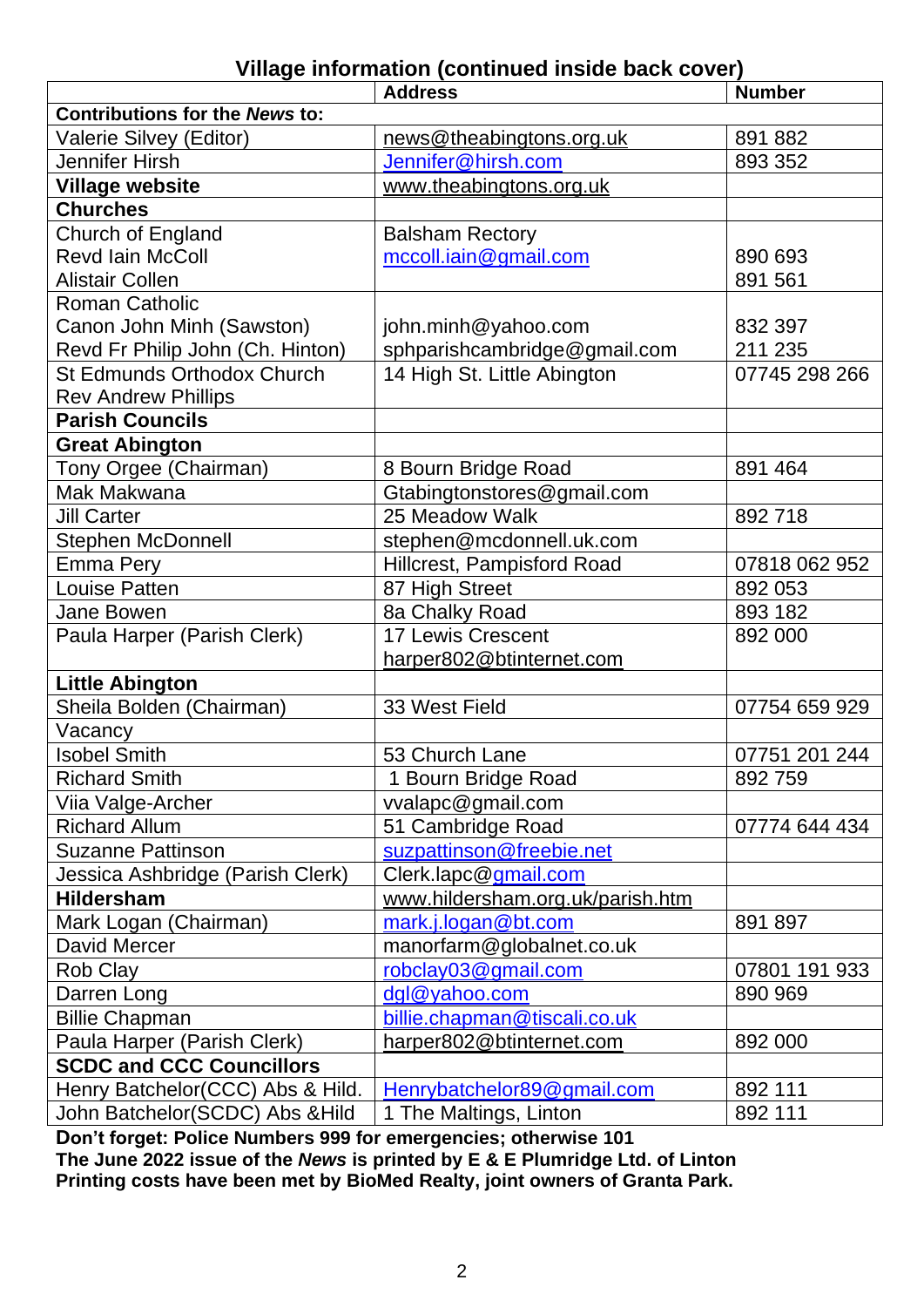## **Letter from the Editor**

The war in Ukraine reminds us continuously of the terrible suffering inflicted on the Ukrainian people and the devastation to buildings and infrastructure. It has also provided heart-warming examples of the determination that people in the UK and other countries have shown in delivering practical help in Ukraine and in offering homes to refugees (see page 18).

The high cost of living in the UK is causing severe hardship for many families and reminds us that foodbanks are increasingly needed and warrant all the support we can give (page 5).

Many thanks to Rod Willcox who finalised negotiations with oil suppliers for May delivery. The most competitive price quoted was 93.75p plus vat which makes a final price of 98.43p per litre. The order placed was for 44,000 litres.

It became standing room only at the meeting held on 11 May to discuss proposals from the Greater Cambridgeshire Partnership for a pedestrian, cycling and horse-riding greenway through the Abingtons. Residents had serious criticisms of the changes required to already congested and often narrow roads to make special space for non-motorised users. These included safety concerns. To ensure that the GCP fully appreciates the views of Abington residents, the latter are urged to write directly to [https://www.greatercambridge.org.uk/transport/transport-projects/greenways/linton](https://www.greatercambridge.org.uk/transport/transport-projects/greenways/linton-greenway)[greenway](https://www.greatercambridge.org.uk/transport/transport-projects/greenways/linton-greenway)

Please copy comments to the Great and Little Abington Parish Councils (pages 7, 9, 16).

Reports from our County and SCDC and Parish Councils demonstrate continuing developments with road safety and road improvements as well as important decisions on planning, efforts to improve broadband provision (see pages 9, 14, 16). Congratulations to the councillors who were re-elected. There is still a vacancy on the Little Abington PC.

As usual the *News* contains details of the many Club activities and visits on offer. Of special interest are visits to the Open Gardens in Great Abington on and the Midsummer Walk and Picnic, both on Saturday 25 June (pages 5, 9). In addition there are the arrangements for the Queen's Platinum Jubilee Celebration from 2 to 5 June set out in a separate leaflet and on pages 5, 14. On Sunday 5 June the village clubs will provide details of what they do, when, and where, and will be delighted to welcome new residents. Our warm thanks to the volunteers who work hard to make all these things happen.

Valerie Silvey

| <b>Contents</b>                                      |                 |                                                       |    |
|------------------------------------------------------|-----------------|-------------------------------------------------------|----|
| From Seven Churches, Carers Week,                    |                 | Walking, Reading, Scrabble,<br>Cycling,               | 12 |
| <b>Balsham Feast</b>                                 |                 | Tuesday Club, Crafting, Granta Vale<br><b>Harmony</b> |    |
| <b>News</b><br>the<br>from<br>Pews,<br><b>Victor</b> | 5               | WI, Visit to Beth Chatto's gardens, Bowls             | 13 |
| <b>Riecansky, Abington Open Gardens</b>              |                 | Club                                                  |    |
| <b>Granta Travel Clinic, Kidney Cancer</b>           | 6               | <b>Hildersham News and Parish Council,</b>            | 14 |
| UK, Rosie Hospital, Linton Greenway                  | $\overline{7}$  | <b>Linton Girlguiding</b>                             | 15 |
| <b>Councillors'</b><br><b>Policing</b><br>reports,   | 8               | Great Abington Parish Council, Pre-                   | 16 |
| priorities                                           |                 | School fundraising, Granta Park Art                   | 17 |
| Little Abington Parish Council,                      | 9               | <b>Commission</b>                                     |    |
| <b>Midsummer Walk &amp; Picnic</b>                   |                 |                                                       |    |
| Diary,                                               | 10 <sup>°</sup> | Ukrainian Guests, Sawston Fun Run,                    | 18 |
| Café, Bins, Yoga, Aerobics/Pilates,                  | 11              | Church services (not<br>&<br><b>Abington</b>          |    |
| Physio Pilates, Line Dancing, Baby &                 |                 | Hildersham)                                           |    |
| <b>Toddler Group, Gardening</b>                      |                 |                                                       |    |

**Articles for the July 2022 edition of** *The Abingtons and Hildersham News* **should be sent to the editor no later than Wednesday 15 June 2022 at [news@theabingtons.org.uk](mailto:news@theabingtons.org.uk)**. **Photos welcome.**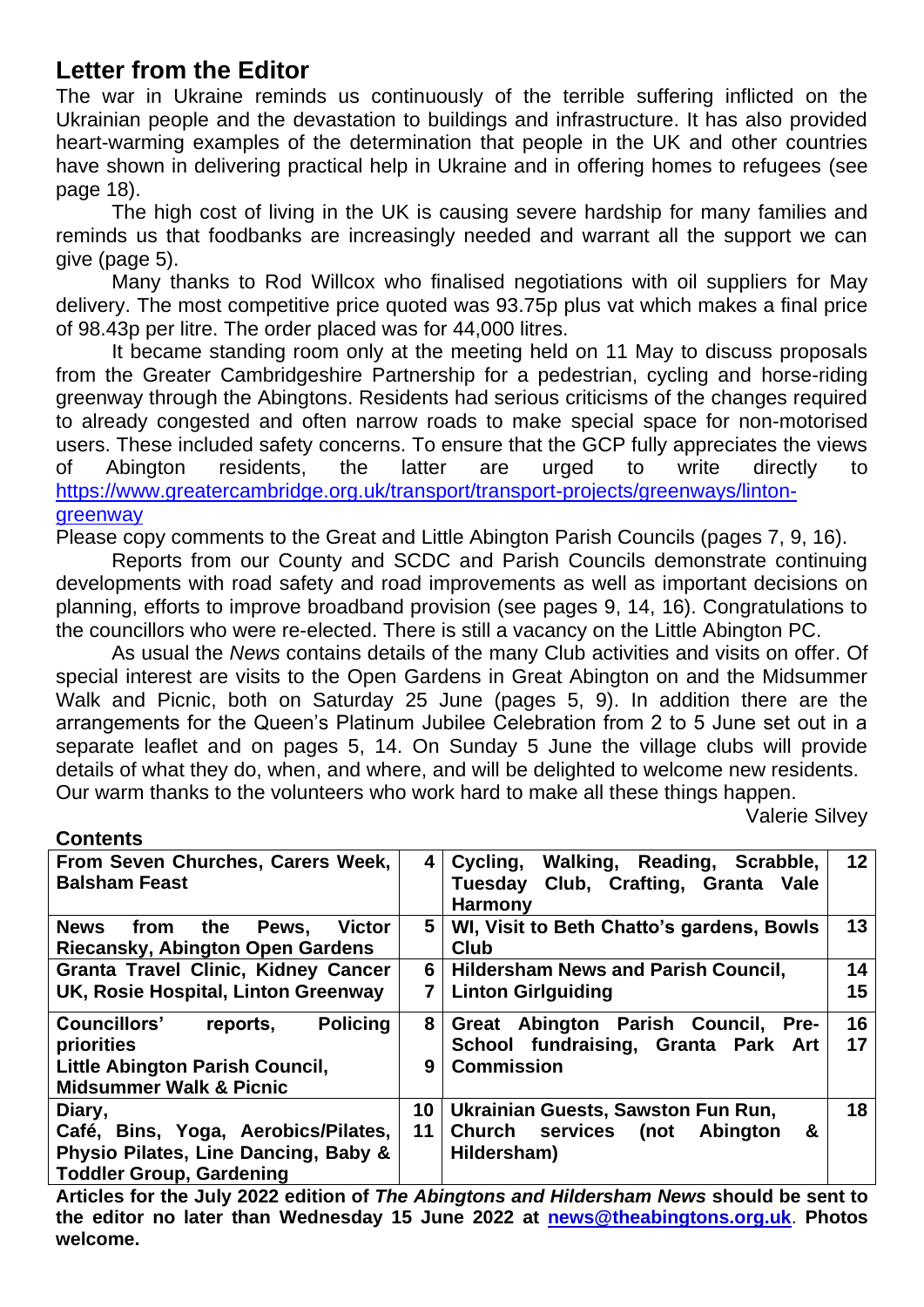## **From the Seven Churches**

It seems impossible to imagine that we are halfway through 2022, but what a joy it is to see spring flowers, hear the birds singing and have the longer days.

As we celebrate the changing seasons I recently heard on the radio a folk song by the Byrds with the lyrics taken from Ecclesiastes, 'For everything there is a season, and a time to every purpose under the heaven'. On a trip to Bury the next day there it was on the radio again. All of us at times in our lives face change, even when we have had a period of stability, including me! Prior to moving here, I spent three years as a curate in the Raddesley group, near Newmarket. And now, after eleven years, I am retiring from this group of parishes with my final service on Sunday 26th June at 10.30am at Balsham church. I plan to take six months off and see where God leads me after that.

It has been a great joy to walk beside so many people over that time. I have completed all the challenges presented with the help of God and have grown in confidence. I have been able to weep with those who weep, and rejoice with those who rejoice.

There is so much happening in our fast-changing world today. Although the pandemic is subsiding, we continue to face climate change and poverty in many parts of our society, and of course the war in Ukraine is never far from our thoughts. But we can respond by being compassionate and showing love to each other. Our churches offer a warm welcome and even a visit to the church when it is empty offers a stillness and much to sustain us when times are difficult. We are all being called to have greater resilience as we work together in the future.

May I wish you all a very happy Jubilee weekend. I look forward to seeing you all as I go about my daily life. Every blessing

Revd. Kathy Bishop

## **Carers Week 2022**

Carers Week 2022 is from 6 to 12 June. The week is an annual campaign to raise awareness of caring, highlight the challenges people looking after a family or friend face and recognise the contribution they make to communities.

The theme for Carers Week 2022 is 'Make caring visible, valued and supported'. Caring Together have a range of activities, workshops and information sessions planned throughout the week. There are also fun activities planned for young carers in the half-term week before Carers Week.

 If you look after a family member or friend, see how you can get involved. Find out more at [caringtogether.org/news/carers-week-events-activities-countdown](https://d.docs.live.net/769ae6b5f9281535/Abington/A%5e0H%20News/2022/caringtogether.org/news/carers-week-events-activities-countdown) If you know of someone looking after a family member or friend who would benefit from support, please contact Caring Together on 03452 410 954, at [hello@caringtogether.org](about:blank) or see [caringtogether.org](http://www.caringtogether.org/keepintouch)

If you would like monthly updates on the support available to carers, you can sign up to 'inside news' from Caring Together by going to<http://www.caringtogether.org/keepintouch>

## **The Balsham Feast is back! And you are invited...**

The Feast is a biennial event bringing our wider communities and villages together with plenty of fun activities for all ages. After a gap in 2020, the Feast returns on 2 July 2022 on the village recreation ground, with donkey rides, crazy golf, inflatables, classic cars, raptors, teddy bear drops and many more activities.

Refreshments are available throughout the day. A café will be serving cakes, tea, coffee and soft drinks and pizzas during the day. Balsham scouts provide a daytime and evening BBQ and the Black Bull runs the bar.

Music includes the Haverhill Silver band, The Balsham Singers, the Cambridge University Ceilidh Band and Life and Soul are back to provide the evening entertainment. Get your dancing shoes on!

All major activities are free of charge. 12.30 -11PM Facebook - @balshamfeast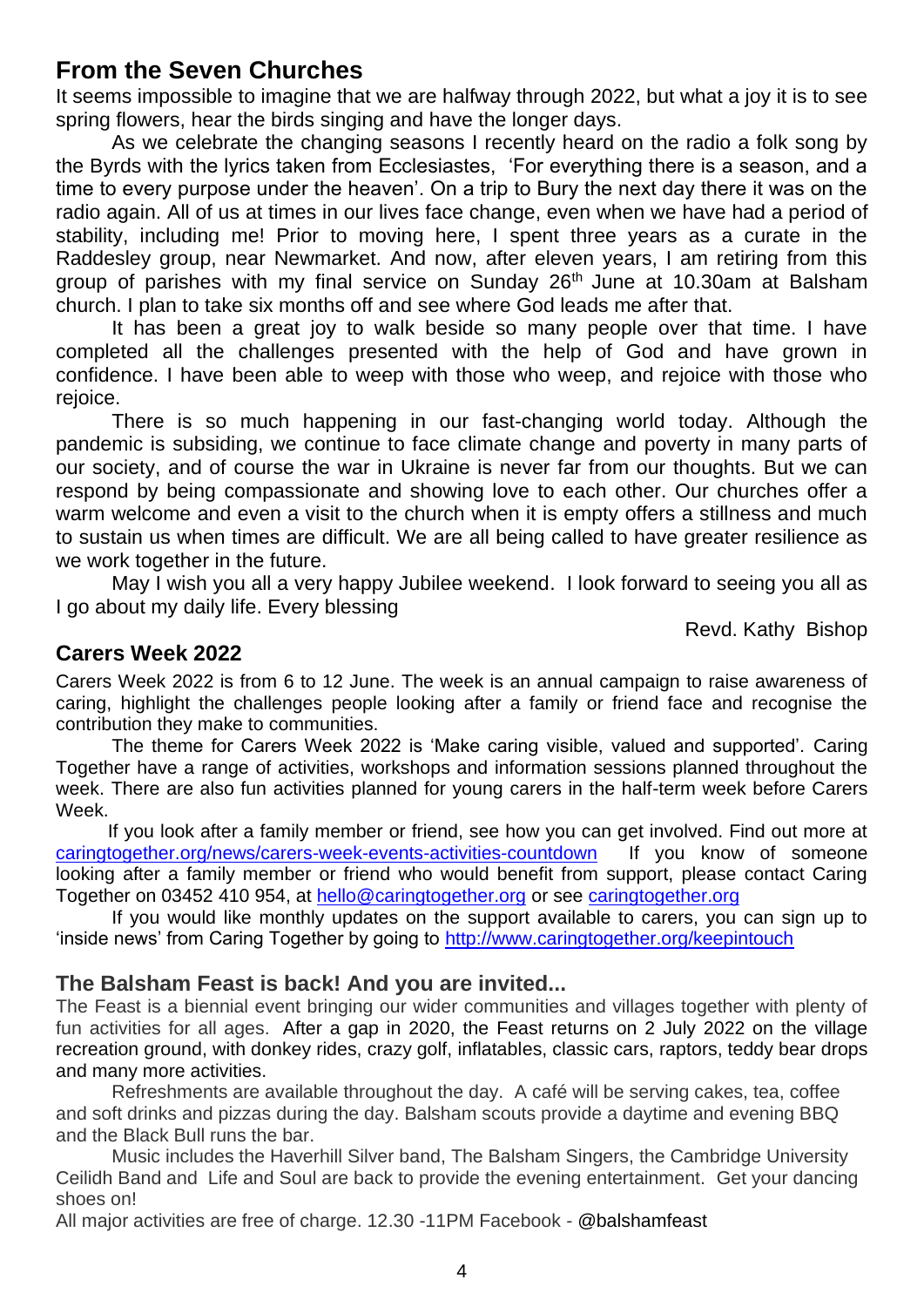## **News from the Pews**

At the end of April our churches held their Annual Parochial Church meeting. Revd Iain thanked members of the PCC for their dedicated work throughout the year. Annual Reports were presented of the various work carried out throughout the church year. Copies of these can be viewed in both churches; they are an interesting insight to church life. We currently have 54 members of our community on the electoral roll. Joining the electoral roll confirms your commitment to our churches and to the vision of the church. Our churches serve the community to promote fellowship, trust, faith, and hope, especially in these difficult times.

**Prayer Boxes:** A prayer team is being established, led by Amanda Goodman and Hannah Threlfall, who will meet on a regular basis with other members of the group, to pray for those who have asked to be added to the prayer list. If you would like your name to be added to this list, please feel free to contact Amanda – [amandapaulagoodman@gmail.com](mailto:amandapaulagoodman@gmail.comail) 290 009 or Hannah Threlfall – [hthrelfall82@gmail.com.](mailto:hthrelfall82@gmail.com) Or, alternatively, leave your written prayer in one of the Prayer Boxes which are in both churches.

Our very much used church prayer tables will still be available where on occasion your prayers are added to intercession prayers.

**Food Banks:** The Food Banks in both of our churches have now inevitably become a necessity. Please help by adding items of food, cleaning materials and toiletries if you possibly can.

**Church Car Park:** Owing to the ongoing parking problem at Great Abington Church we ask that where possible you park your car in the High Street when attending a church service. However, we completely understand that in some cases parking at the church is necessary.

**Platinum Jubilee Church Service:** There will be a special service to celebrate this occasion on Sunday 5 June. Please do join us on this very special day which will be followed by a Giant Picnic gathering on the recreation ground next door to the church. We expect the time to be 10.30am. However, Revd Iain has six other churches requesting a similar service on this day and at this time. Watch posters and Village News for time!.

**Open Gardens:** Entries for this event are nearing completion as the programme needs to be produced. Make a Date **Saturday 25 June.**

**Funeral:** The funeral of Victor Riecansky took place at Cam Valley on Friday 22 April. His son Eugene gave a beautiful and interesting tribute detailing Victor's amazing achievements throughout his time in the UK after leaving his Czechoslovakian homeland. After initially working as a technician at The Welding Institute he finally moved on to translating many technical journals. Victor's ashes will be taken to his homeland for burial. Our thoughts and prayers are with his wife Lynne, son Eugene and two grandsons.

Anne Hall

## **OPEN GARDENS SATURDAY 25TH JUNE ENJOY VISITING LOCAL GARDENS 1.30 to 4.30pm (THIS YEAR HELD IN GREAT ABINGTON) GREAT ABINGTON CHURCH WILL BE OPEN FOR CREAM TEAS. STALLS, REST AND REFRESHMENT from 2 to 5pm PROGRAMS AT £3 WILL BE AVAILABLE AT THE POST OFFICE AND FROM CHURCHWARDENS AN OPPORTUNITY TO 'MIX AND MEET'**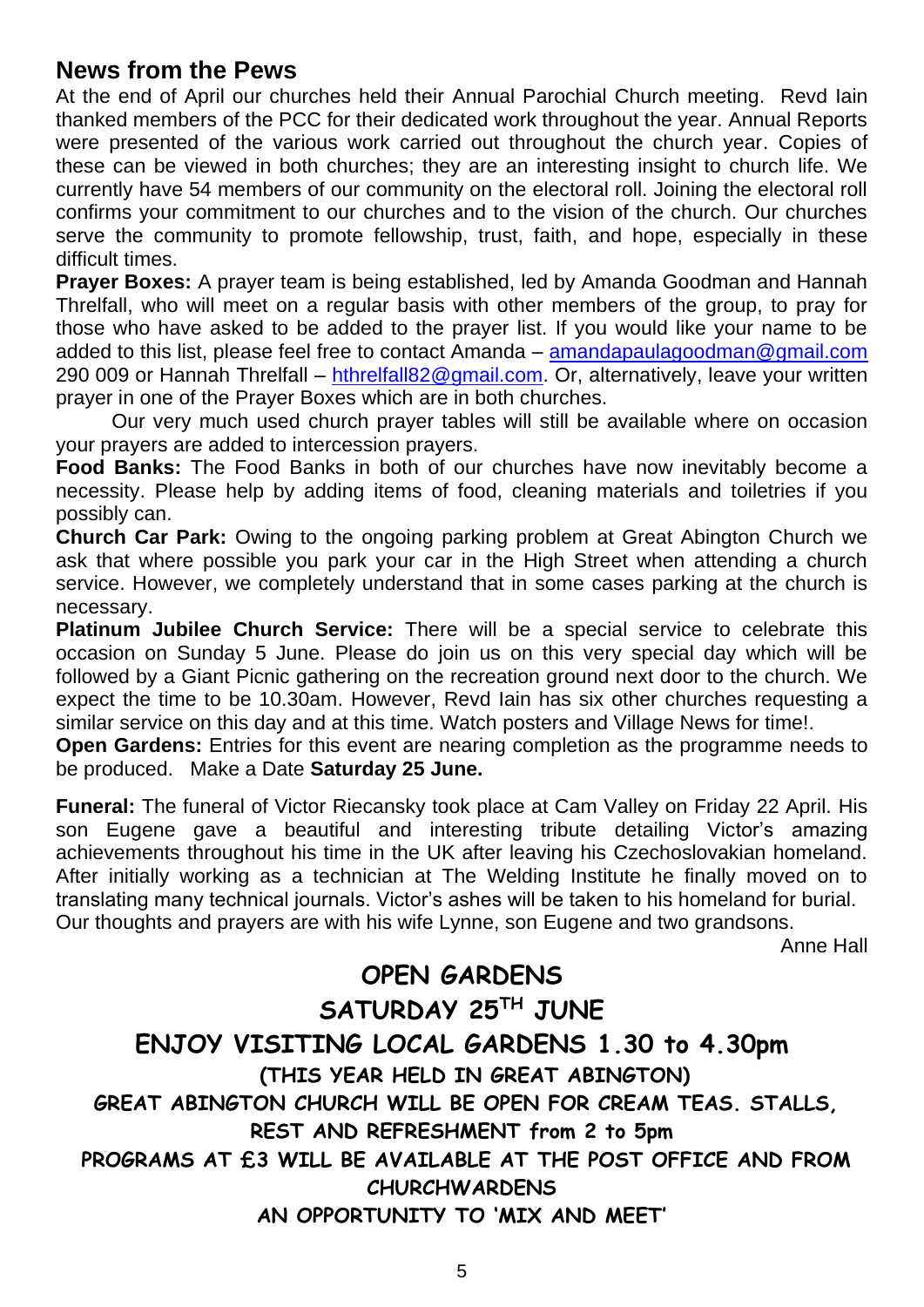## **The Granta Travel Clinic**

If you are planning your summer holidays and need some travel health advice, look no further!

In our dedicated Travel Clinics, our travel nurses will talk to you about where you are going and what may be required. This could include travel vaccinations and other travel health risks that you might like to consider, such as malaria prevention. We will ensure you get your injections at the right time for your trip, and we will also assess the impact of any existing medical conditions on your vaccination requirements.

The first step is to complete one of our Travel Risk Assessment forms so we can assess your risk. Please note that each traveller must complete their own Risk Assessment form.

Once you have completed and returned the form, we will contact you within 7 to 10 days with further instructions. At your appointment, the recommended vaccines or medications will be given and follow up injections planned.

On our website you will find our travel vaccinations price list. We also have a range of travel essentials for sale such as first aid kits, travel adaptors, sun screen, mosquito repellent and chlorine dioxide tablets.

For further information and to complete a Travel Risk Assessment form visit our website [www.grantamedicalpractice.co.uk/granta-travel-clinic/](http://www.grantamedicalpractice.co.uk/granta-travel-clinic/)

If you do not have access to the internet please feel free to ring our reception team on 0300 234 5555, and they will be happy to help you.

> Sandra East, Head of Patient Services Email: [sandra.east@nhs.net](mailto:sandra.east@nhs.net)

## **Kidney Cancer UK(Ab.)**

Kidney Cancer UK is hosting a Family Funday on Saturday 30<sup>th</sup> July. Pop up to Abington Park Farm between midday and 5pm for a Terrific Treasure Hunt, Groom the Goats, some Tasty Treats and lots, lots more. Meet us at the Great Abington Big Weekend on June 5<sup>th</sup>!

Why not look us up? [https://www.kcuk.org.uk](https://www.kcuk.org.uk/) or telephone 01223 870 008 We can be found at The Old Granary, Abington Park Farm, Great Abington. We will look forward to meeting you!

## **Rosie Hospital**

"We wish all the Dads a happy Father's Day with their families. We hope that all our customers have managed to avoid the coronavirus and that their families are all in good health and are looking forward to summer. Thank you for visiting our stall at the Bar Hill Community Market. Our profits through Rosie in Stitches are over £600 so far in 2022.

Rosie in Stitches will be at the

**Longstanton Village Market from 10am to 12.30pm on Saturday 4 June** with gifts or mascots for Father's Day and any other forthcoming event **Bar Hill Village Festival On Saturday 2 July from 2pm to 4.30pm** selling toys for all ages

 We are continuing to join marketplace events on our Facebook page <https://www.facebook.com/RosieinStitches/>

 We are continuing to accept donations of unwanted crafting materials for our crafters to use or for us to sell on eBay. We are still recruiting new crafters to our team, with some lovely toys and cushions received recently.

 New members are always welcome, whether to contribute financially, to join our team of crafters or display a small selection of wares.

Contact Mary Sanders on 01223 356 615. Further details are given on our website [www.rosieinstitches.org.uk.](http://www.rosieinstitches.org.uk/)

Avril Williams 01954 782431 [avril@rosieinstitches.org.uk](mailto:avril@rosieinstitches.org.uk)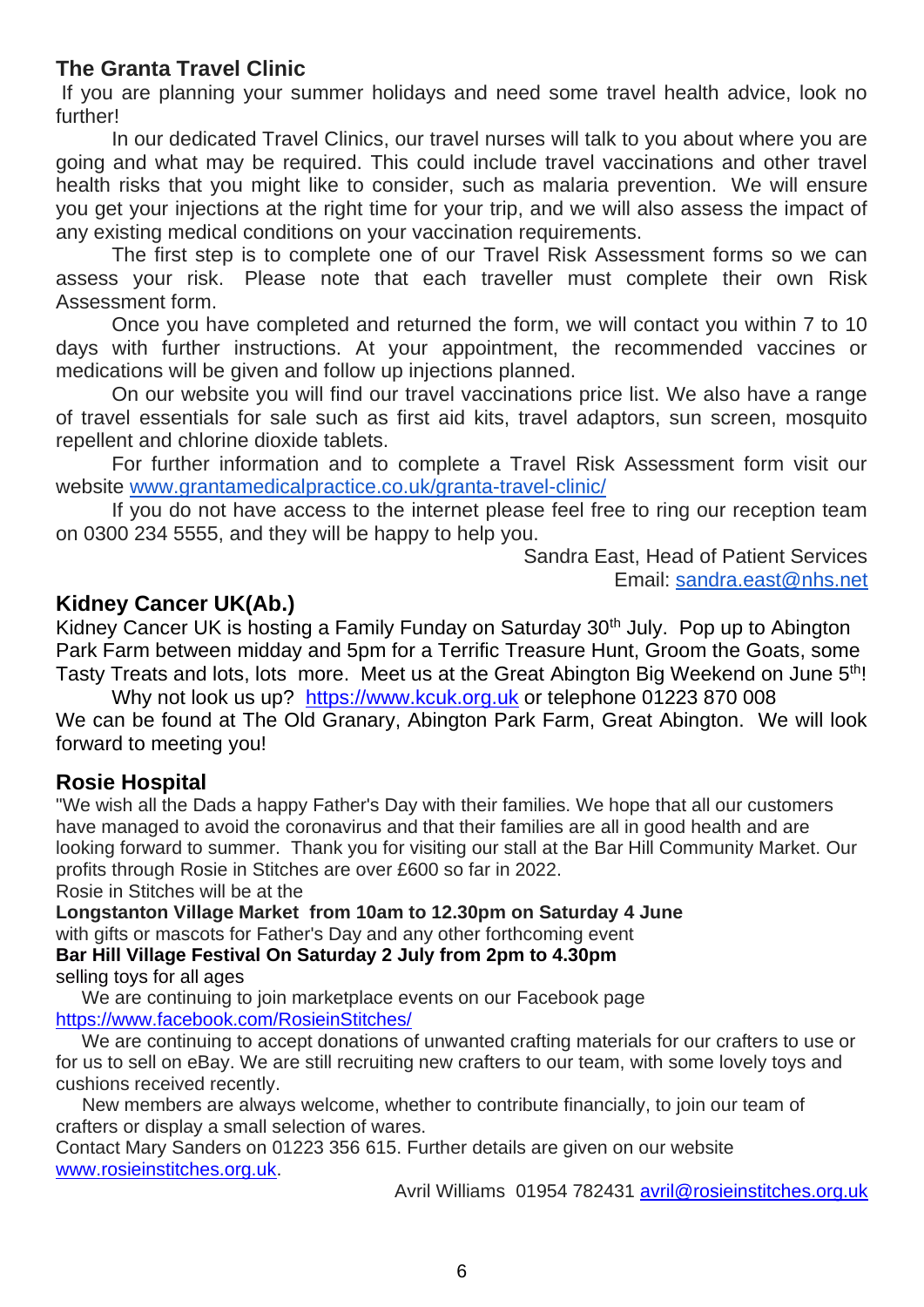## **ROUTING OF THE LINTON GREENWAY**

Meeting held on 11<sup>th</sup> May 2022 At the Abington Institute

The meeting was opened and both Greater Cambridgeshire Partnership (GCP) representatives, Martin Meehan and Oliver Daffrin, were welcomed.

The meeting was superbly supported by residents of both Abington parishes. It was a lively meeting with residents forcefully expressing their views on the proposed project. There were drawings laid out and Oliver Daffrin talked through the route A, which is claimed to be the preferred one for this project.

After long discussions the meeting closed and Martin Meehan suggested you email him with your comments and objections. He will then summarise and present to the Board in Cambridge. You can do this.

**On discussion with our County Councillor it is strongly recommended that all residents write to the GCP Board direct rather than relying solely on Martin.**

**You can see info and contact information at the following email address** [https://www.greatercambridge.org.uk/transport/transport-projects/greenways/linton](https://www.greatercambridge.org.uk/transport/transport-projects/greenways/linton-greenway)[greenway](https://www.greatercambridge.org.uk/transport/transport-projects/greenways/linton-greenway)

When you do email please would you copy in the Parish Council so we can keep these comments on file for future consultations.

LAPC Chair: [Sheila.bolden@btinternet.com](about:blank) GAPC Chair: [tonyorgee@gmail.com](about:blank)

## **DUXFORD SATURDAY WORKSHOP**

## **Free Musical Instrument "Taster Morning" at Duxford School, Saturday 2 July**

Would you or your child like to play a musical instrument, but you aren't sure which one? Would you like to try out one or more instruments before making up your mind?

## *If so, Duxford Saturday Workshop Taster Morning is for you!*

At this event, experienced tutors and players will help you to have hands-on, practical experience of several instruments. They are available to answer your questions and to help you to decide which instrument is the one for you. This is completely free. There is no need to book in advance, and you do not have to be a current member of the Music Workshop to come along - so just arrive. Of course, if you decide to join us for the next Workshop year (beginning in September) you will be most welcome. Our current membership rate is only £20 per year, with a weekly attendance fee of just £2 for adults and £1 for children. If you need an instrument, items can often be borrowed from our hire stock for the year at low cost (currently £25 per year), meaning that it is possible to gain tuition and experience of playing, for a very modest outlay indeed.

Workshop takes place at Duxford School on Saturday mornings during term-time and is very much about enjoying music-making in a supportive and fun environment. All ages, abilities and experience levels are welcome, and we offer both ensembles and tuition to cater for a wide range of musical interests and tastes.

Instruments included in the Taster Morning are: *Violin, Viola, Cello, Flute, Oboe, Bassoon, Clarinet, Saxophone, Trumpet, Cornet, Trombone, Guitar and Ukulele.*

**When? Saturday morning 2nd July, 2022 from 11.00-12.15pm Where? Duxford Primary School, St John's Street, Duxford CB22 4RA. For further info, see:** [www.duxfordsaturdayworkshop.org.uk](https://d.docs.live.net/769ae6b5f9281535/Abington/A%5e0H%20News/2022/www.duxfordsaturdayworkshop.org.uk) **or email:** [director@duxfordsaturdayworkshop.org.uk](about:blank)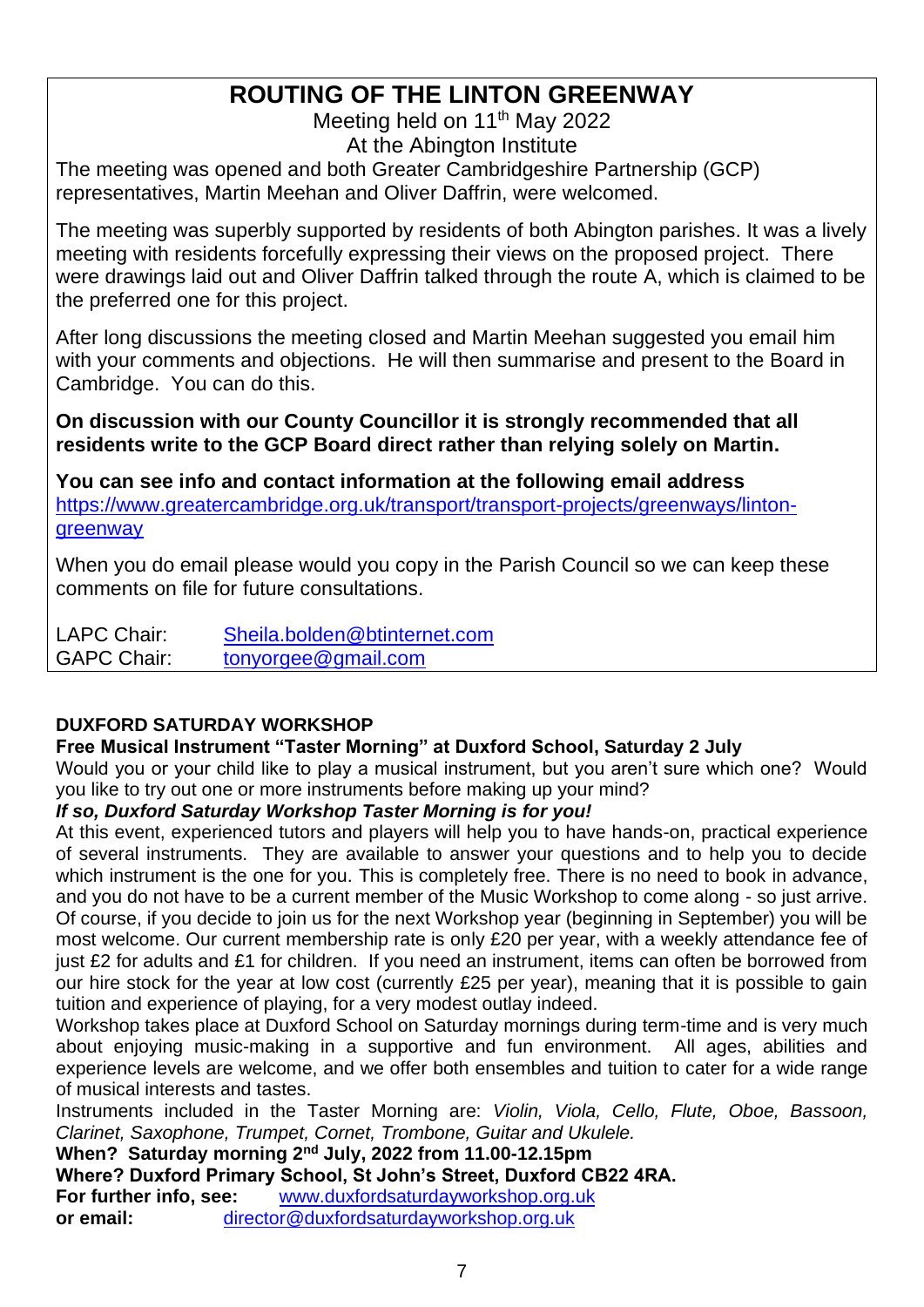## **County and District Council District and County Councillors' Report May 2022**

## **District Council Elections**

South Cambridgeshire District Council held elections at the beginning of the May and we're both very pleased to say that both Henry and John were re-elected to represent Linton, Abington, Hildersham, Bartlow, Shudy Camps and Castle Camps for another 4 years. Regardless of who, if anyone, you voted for, we represent everybody in the constituency on the District Council and are really looking forward to continuing to do so. The full election results across the whole of South Cambridgeshire are:

Liberal Democrats – 37 councillors

Conservatives – 7 councillors

There are no other political parties represented on the council.

#### **A1307 Upgrades**

The next set of upgrades to be implemented on the A1307 is the safer crossing point at the Hildersham junction. This involves putting in a crossing for all non-motorised users (pedestrians, cyclists and horse riders). This has begun already and will be fully completed in the summer.

#### **Vaccination Centres**

Some villages in South Cambridgeshire will be hosting mobile vaccination centres in May. These are facilitated by the NHS in conjunction with the local authorities. The full list can be found at [www.thevaccinators.co.uk.](https://d.docs.live.net/769ae6b5f9281535/Abington/A%5e0H%20News/2022/www.thevaccinators.co.uk)

District Council – John Batchelor – [johndbatchelor23@gmail.com](about:blank) District & County Council – Henry Batchelor – [henrybatchelor89@gmail.com](about:blank)

### **Help shape policing priorities in your area**

Residents across **Cambridgeshire** are being invited to have their say and help shape policing priorities in their area. Following a pilot in Cambridge city, Neighbourhood Policing Teams have launched a new way to influence what officers in your community focus on. This online tool provides a quick and easy way to have your say.

People living in **Cambridge city, East Cambridgeshire, Huntingdonshire and South Cambridgeshire** are invited to take five minutes to fill out an online survey each quarter so local officers can understand what crime is happening in their area.

Residents are also invited to attend an online meeting each quarter where there will be a presentation on recent policing activity from the team and the results of the survey will be shared. During the meeting neighbourhood teams will be able to listen to concerns, discuss, and allow residents to have an influence on what local police teams tackle.

After the meeting, the team will work on the matters agreed and update residents with progress over the following three months before the process begins again.

Chief Inspector Paul Rogerson, who looks after the neighbourhood teams across the south of Cambridgeshire, said: "Our very genuine desire is to focus our neighbourhood teams on the things that are of the highest risk and concern for our residents. We are also really keen to tell you more about those things you might not realise we do or see us doing.

Online contact will never replace police teams being out on patrol to speak with. However, residents have told us this is a quick, easy and effective means of getting to know your team and shaping what they do."

Residents can fill in the survey here: [https://forms.office.com/r/bYXEZWCb3u](https://gbr01.safelinks.protection.outlook.com/?url=https%3A%2F%2Fforms.office.com%2Fr%2FbYXEZWCb3u&data=05%7C01%7CTara.Dundon%40cambs.police.uk%7C933895bee7dd4e86cddc08da249e6cbb%7Ca3c59d1bb8f142999d6a39ad8f570422%7C0%7C0%7C637862560083770400%7CUnknown%7CTWFpbGZsb3d8eyJWIjoiMC4wLjAwMDAiLCJQIjoiV2luMzIiLCJBTiI6Ik1haWwiLCJXVCI6Mn0%3D%7C3000%7C%7C%7C&sdata=h4qUovLpN6W3fEdCtsvj%2BXJM%2Ft%2FyPCXPRXQ2W%2BfRw8E%3D&reserved=0)

Residents can also see a list of dates for the online meetings over the next eight months and sign up here: [https://www.eventbrite.co.uk/o/cambridgeshire-constabulary-14356769797](https://gbr01.safelinks.protection.outlook.com/?url=https%3A%2F%2Fwww.eventbrite.co.uk%2Fo%2Fcambridgeshire-constabulary-14356769797&data=05%7C01%7CTara.Dundon%40cambs.police.uk%7C933895bee7dd4e86cddc08da249e6cbb%7Ca3c59d1bb8f142999d6a39ad8f570422%7C0%7C0%7C637862560083770400%7CUnknown%7CTWFpbGZsb3d8eyJWIjoiMC4wLjAwMDAiLCJQIjoiV2luMzIiLCJBTiI6Ik1haWwiLCJXVCI6Mn0%3D%7C3000%7C%7C%7C&sdata=a7JdrRWwCV%2BkgBPAp7nLX%2F6k7FaOLlgGWRQ2CgqifdA%3D&reserved=0) Tara Dundon

Senior Communications Officer (South) | Corporate Communications Ext: 01480 422480 Mobile: 07713 997695 [Cambridgeshire Constabulary](https://www.cambs.police.uk/home)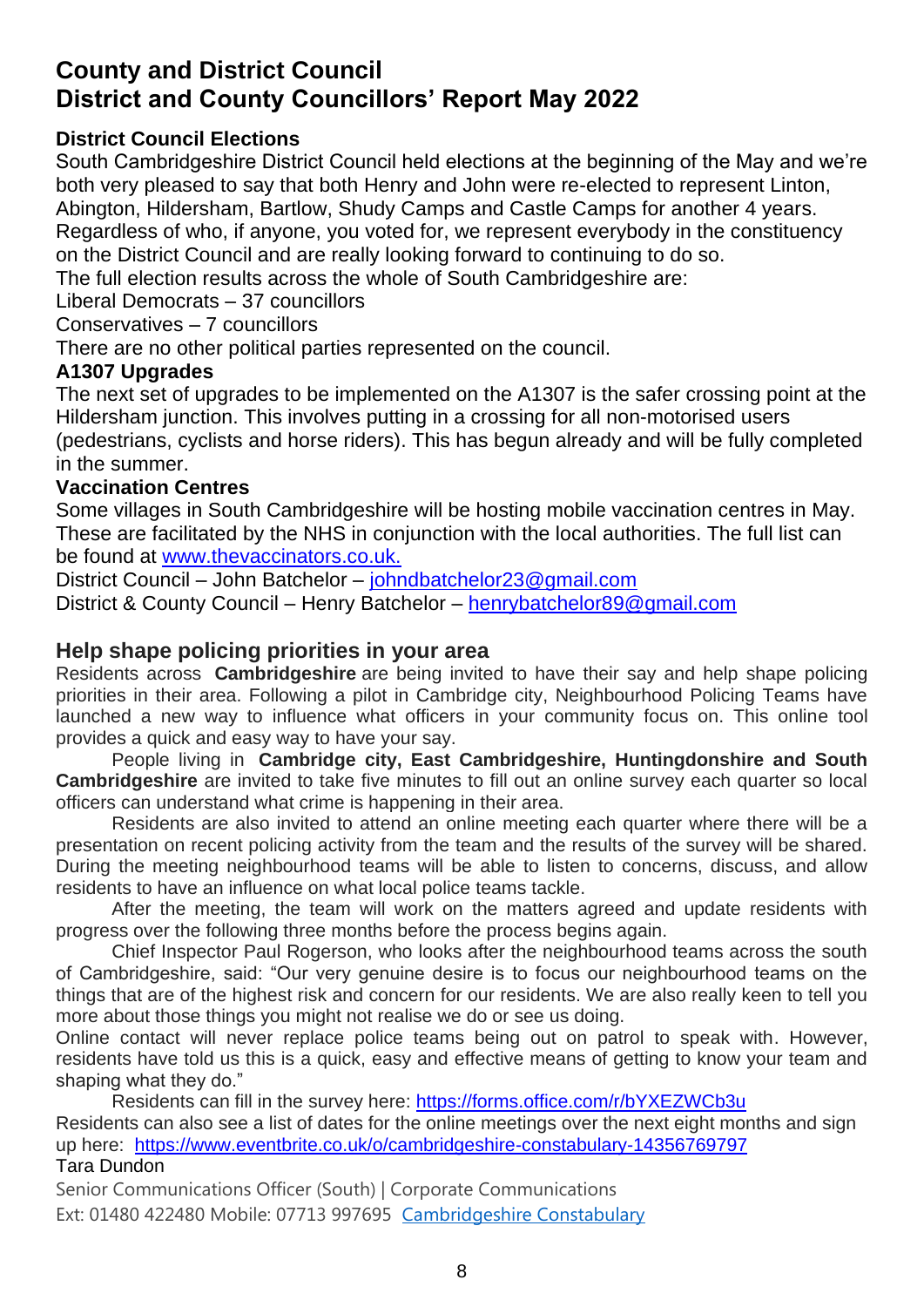## **Little Abington Parish Council**

## **Linton Greenway**

A presentation was given on the proposed routing of the new cycling, pedestrian and horse-riding 'greenway' through the village to a large and vocal audience on 11 May. A report is given elsewhere in the *News* (page 7).

#### **Speedwatch**

We have restarted sessions on Cambridge Road and Pampisford Road, and added a new one on Linton Road, with residents from both parts of the village. We always need more volunteers so if you are interested in doing a session or two a month please get in touch with Paddy Keane on 07871 277849.

#### **Parish Councillor vacancy**

We are still looking for new parish councillor. If you would like to be actively involved with lobbying for improved active and public transport links to the Abingtons we would welcome you on the council. Please get in touch with Sheila Bolden (details below).

## **Annual parish meeting on Monday 25 April**

This was a valuable opportunity to hear from a number of different organisations who have been busy over the past two years: Dan Eaton from the Papworth Trust, Deborah James from Abington Woods, and Kim Cox, the parish nurse, plus reports from the recreation ground and Abington Institute committees.

#### **Planning decisions**

21/05557/HFUL, 23 Bourn Bridge Road: Front, rear and side extensions to house and a single storey garden building. Approved.

22/01038/FUL, The Oval, Four Went Ways, Newmarket Road: Change of use to a dog day care centre (sui generis use) with the erection of buildings and the creation of an area of car parking. Refused.

| <b>Little Abington Parish Council Meetings</b><br>Held in Abington Institute |                             |                                                             |  |  |  |
|------------------------------------------------------------------------------|-----------------------------|-------------------------------------------------------------|--|--|--|
|                                                                              |                             | Next Meeting: Monday 25 July 2022, Parish Council at 7.15pm |  |  |  |
| Sheila Bolden (Chairman)                                                     | 07754 659 929               | Email: sheila.bolden@btinternet.com                         |  |  |  |
| Jessica Ashbridge(Clerk)                                                     | Email: clerk.lapc@gmail.com |                                                             |  |  |  |
| March managhin ara-                                                          |                             |                                                             |  |  |  |

#### **Next meetings**

Monday 25 July Monday 26 September

If you would like to participate in a meeting please contact the clerk. Details to be confirmed regarding start times are on the new website and the parish council noticeboard. The meeting agendas and papers are published on the Abingtons website: [www.littleabingtonparishcouncil.org.uk/](http://www.littleabingtonparishcouncil.org.uk/)

## **Midsummer Walk and Picnic Saturday 25 June 2022**

You are invited to join the Walking Group for an easy 5-mile stroll to the Roman Road and back with a break halfway for your picnic. By special arrangement we use some private land with permission from the farmers. To cover insurance there is a charge of £1 per person.

Meet at Little Abington church ready to leave at 6pm. We will be back in the village by 9pm.

Looking forward to seeing you.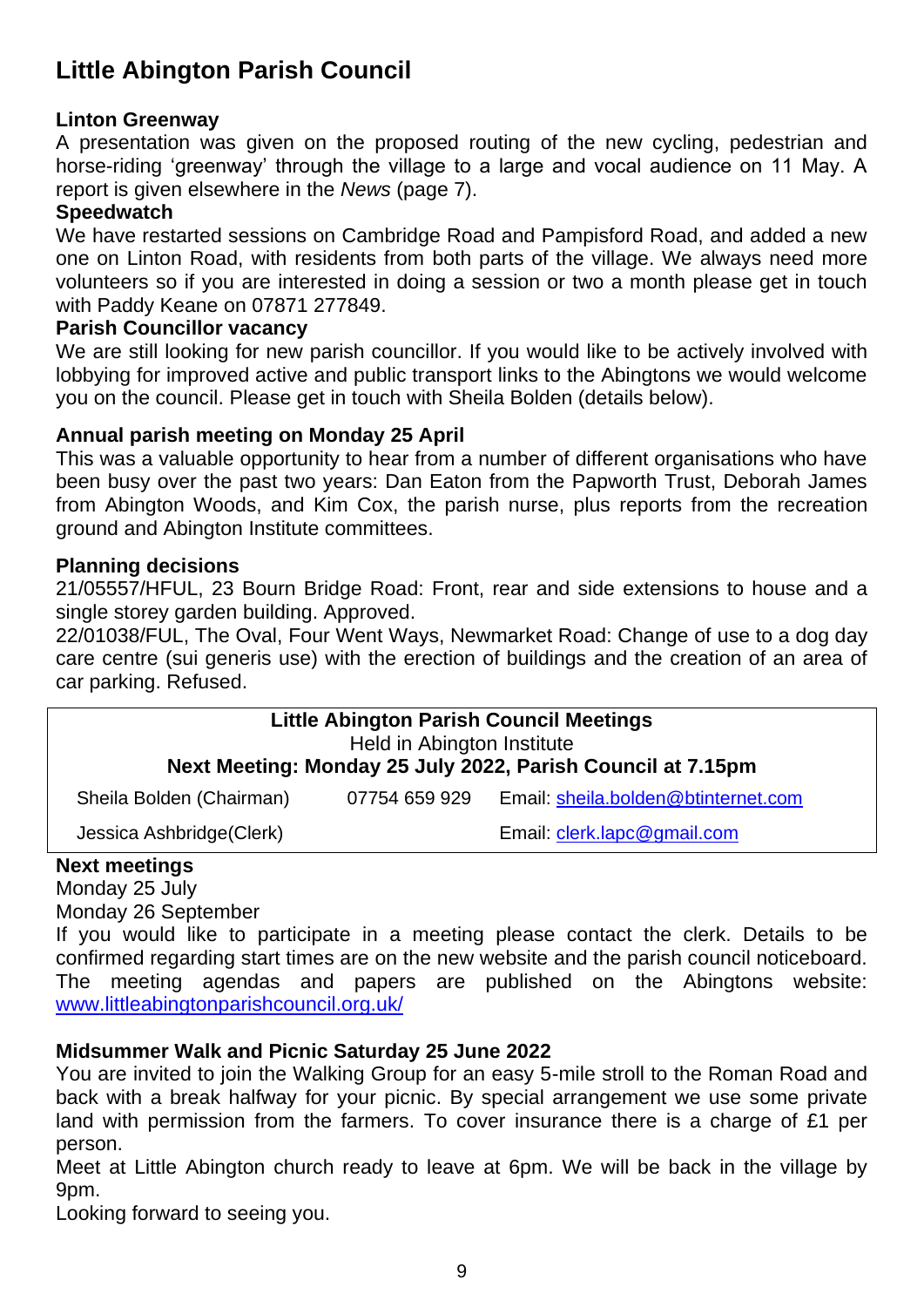## **Diary for June 2022**

| Date       |                | Venue Abington Institute unless stated                                                 | <b>Time</b>        | Page            |
|------------|----------------|----------------------------------------------------------------------------------------|--------------------|-----------------|
| Wed        | $\mathbf{1}$   | Yoga - course and drop in                                                              | 9.30am             | 11              |
| Thu        | $\overline{2}$ | <b>Abington Walking Group</b>                                                          | 9.50am             | 12 <sub>2</sub> |
|            |                | <b>Granta Vale Harmony</b>                                                             | 7.30pm             | 12 <sub>2</sub> |
|            | **             | Jubilee events - Abington Recreation Ground                                            | 6.30pm             |                 |
| Fri        | **3            | Jubilee events - Abington Recreation Ground                                            | 2 to 5pm           |                 |
| Sat        | $**_4$         | Platinum Big Breakfast - Jeremiah's Café                                               | 9.30am             | 11              |
| Sun        | $**$ 5         | Jubilee events - Hildersham Recreation                                                 | From 12            | 14              |
|            |                | <b>Ground</b>                                                                          | noon               |                 |
| Mon        | 6              | <b>Physio Pilates</b>                                                                  | 2.20pm             | 11              |
| Tue        | $\overline{7}$ | <b>Art Group</b>                                                                       | 10.00am            | 19              |
|            |                | <b>Table Tennis</b>                                                                    | 7.30pm             | 19              |
| Wed        | 8              | Yoga – course and drop in                                                              | 9.30am             | 11              |
|            |                | <b>Line Dancing</b>                                                                    | 1.00 <sub>pm</sub> | 11              |
| Thu        | 9              | <b>Granta Vale Harmony</b>                                                             | 7.30pm             | 12              |
| Fri        | 10             | <b>Low impact Aerobics</b>                                                             | 9.30am             | 11              |
|            |                | <b>Pilates</b>                                                                         | 10.30am            | 11              |
| Mon        | 13             | <b>Baby &amp; Toddler Group - Pre-school building</b>                                  | 9.30am             | 11              |
|            |                | <b>Physio Pilates</b>                                                                  | 2.20pm             | 11              |
| Tue        | 14             | <b>Art Group</b>                                                                       | 10.00am            | 19              |
|            |                | <b>Tuesday Club</b>                                                                    | 2.00pm             | 12              |
|            |                | <b>Table Tennis</b>                                                                    | 7.30pm             | 19              |
|            |                | Reading Group - see page 12 for venue                                                  | 7.30pm             | 12              |
| Wed        | 15             | Yoga - course and drop in                                                              | 9.30am             | 11              |
|            |                | <b>Line Dancing</b>                                                                    | 1.00pm             | 11              |
| Thu        | 16             | <b>Craft Group</b>                                                                     | 1.30pm             | 12              |
|            |                | <b>Granta Vale Harmony</b>                                                             | 7.30pm             | 12              |
| Fri        | 17             | <b>Low impact Aerobics</b>                                                             | 9.30am             | 11              |
| Sat        | 18             | <b>Pilates</b>                                                                         | 10.30am<br>9.50am  | 11<br>12        |
| Mon        | 20             | <b>Abington Walking Group</b><br><b>Baby &amp; Toddler Group - Pre-school building</b> | 9.30am             | 11              |
|            |                | Social Cycling - meet at 1 Bourn Bridge Road                                           | 11.00am            | 12              |
|            |                | <b>Physio Pilates</b>                                                                  | 2.20pm             | 11              |
| Tue        | 21             | <b>Art Group</b>                                                                       | 10.00am            | 19              |
|            |                | <b>Table Tennis</b>                                                                    | 7.30pm             | 19              |
| Wed        | 22             | Yoga $-$ course and drop in                                                            | 9.30am             | 11              |
|            |                | <b>Line Dancing</b>                                                                    | 1.00pm             | 11              |
| Thu        | 23             | <b>Abington Lunch</b>                                                                  | 1.00 <sub>pm</sub> | 11              |
|            |                | <b>Granta Vale Harmony</b>                                                             | 7.30pm             | 12              |
| Fri        | 24             | <b>Low impact Aerobics</b>                                                             | 9.30am             | 11              |
|            |                | <b>Pilates</b>                                                                         | 10.30am            | 11              |
| Sat        | 25             | <b>Open gardens Great Abington</b>                                                     |                    | 5               |
|            |                | Midsummer Walk & Picnic (meet at LA church)                                            | 6.00pm             | 9               |
| Mon        | 27             | Rivercare and litter pickup - meet at bridge/ford                                      | 9.30am             |                 |
|            |                | <b>Baby &amp; Toddler Group - Pre-school building</b>                                  | 9.30am             | 11              |
| <b>Tue</b> | 28             | <b>Art Group</b>                                                                       | 10.00am            | 19              |
|            |                | <b>Tuesday Club</b>                                                                    | 2.00pm             | 12              |
|            |                | <b>Scrabble Club</b>                                                                   | 7.00pm             | 12 <sub>2</sub> |
|            |                | <b>Table Tennis</b>                                                                    | 7.30pm             | 19              |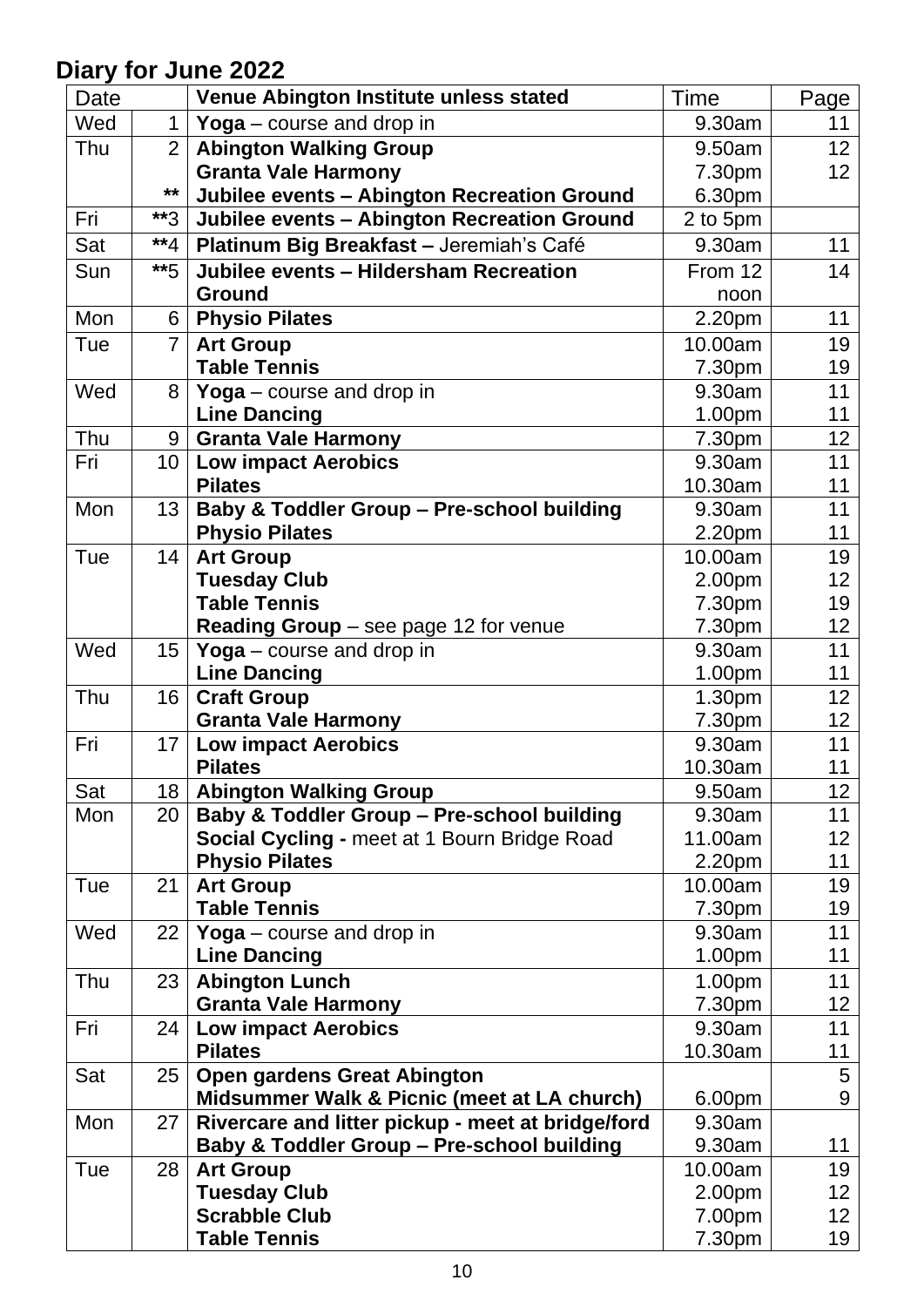| Wed | 29   Yoga – course and drop in | 9.30am             |  |
|-----|--------------------------------|--------------------|--|
|     | <b>Line Dancing</b>            | 1.00 <sub>pm</sub> |  |
| Thu | 30   Granta Vale Harmony       | 7.30pm             |  |

**\*\*Jubilee events at Abington 2nd to 5th– see separate leaflet for details** For details of contacts please see inside back cover or articles where indicated. **Institute bookings:** contact preferably by email: **[institute@theabingtons.org.uk](mailto:institute@theabingtons.org.uk)** or phone 07591 064 310.

| Jeremiah's Café in Abington Village Institute                                        |                                                                                   |  |  |
|--------------------------------------------------------------------------------------|-----------------------------------------------------------------------------------|--|--|
|                                                                                      | <b>Opening times in June 2022</b>                                                 |  |  |
| Thursday lunchtime                                                                   | 11.30am - 1.30pm $(2^{nd}, 9^{th}, 16^{th}, 30^{th})$ Lunch $23^{rd}$             |  |  |
| Friday                                                                               | 8.45am – 11.00am (3rd, 10 <sup>th</sup> , 17 <sup>th</sup> , 24 <sup>th</sup> )   |  |  |
| 10.00am - 12 noon $(4th, 11th, 18th, 25th)$<br>Saturday mornings                     |                                                                                   |  |  |
| <b>Contacts for Café</b> – helenstchowe@btinternet.com and helen.rogers.uk@gmail.com |                                                                                   |  |  |
|                                                                                      | Platinum Big Breakfast at Jeremiah's Café from 9.30am on 4 June. Booking advised. |  |  |

Call Gaynor Farrant on 07817 517 871 or email [gaynorfarrant198@btinternet.com](mailto:gaynorfarrant198@btinternet.com)

#### **Wheelie bin dates for June 2022 (Abingtons and Hildersham)**

| Гue 7        | <b>Mon 13</b>     | <b>Mon 20</b> | <b>Mon 27</b> |  |
|--------------|-------------------|---------------|---------------|--|
| <b>Black</b> | <b>Green/Blue</b> | <b>Black</b>  | Green/Blue    |  |

## **Yoga – Wednesdays 9.30am at Abington Institute**

Contact Joan 890 629 or email [joangraham72@gmail.com](mailto:joangraham72@gmail.com) if you would like to drop in and try a class.

### **Low Impact Aerobics and Pilates – Fridays, 9.30am and 10.30am**

Aerobics, toning and stretching, exercises to raise your heart rate and tone your body, fun and friendly. Pilates will help to alleviate back pain, improve core strength, posture and flexibility. Please book for five weeks for Low Impact Aerobics and Pilates. Contact Disa Bennett on 07798 754 029 or [www.zumbaandpilatescambridge.co.uk](http://www.zumbaandpilatescambridge.co.uk/)

### **Physio-led Face to Face Pilates on Mondays at Abington Institute**

Mondays 2.20 to 3.20pm for Beginners/Intermediate. Max 6 participants. Classes £12 per session. Book 3 sessions (£36 non-refundable).

Contact Christina Heinz on [cambridgepilates@outlook.com](mailto:cambridgepilates@outlook.com)

## **Line Dancing - Wednesdays 1pm to 2.30pm, term time at Abington Institute**

Qualified line dance instructor, Lisa Mason, now runs drop-in classes suitable for all ages and levels, and welcomes beginners to intermediate level. Bring a drink and suitable shoes. Contact email [lisa.lmsd@gmail.com](mailto:lisa.lmsd@gmail.com) or phone 07958 788 292.

## **Abington Pre-School Baby and Toddler Group**

This Group is open every Monday morning (term time only) from 9.30**–**11.30am, in the Abington Annexe building at the bottom of the primary school playground. No need to book in advance. Contact 01223 894 246 (Abington Annexe Office) or email [abingtonannexeoffice@gmail.com](mailto:abingtonannexeoffice@gmail.com)

## **Abington Gardening Club**

The club talks have finished for the summer but there are garden visits to look forward to. On 21 June there is a visit to No 5 Parklands Green, Fornham St. Genevieve near Bury St. Edmunds leaving the Institute at 1.15pm. Please contact me if you wish to go or need a copy of the visit programme.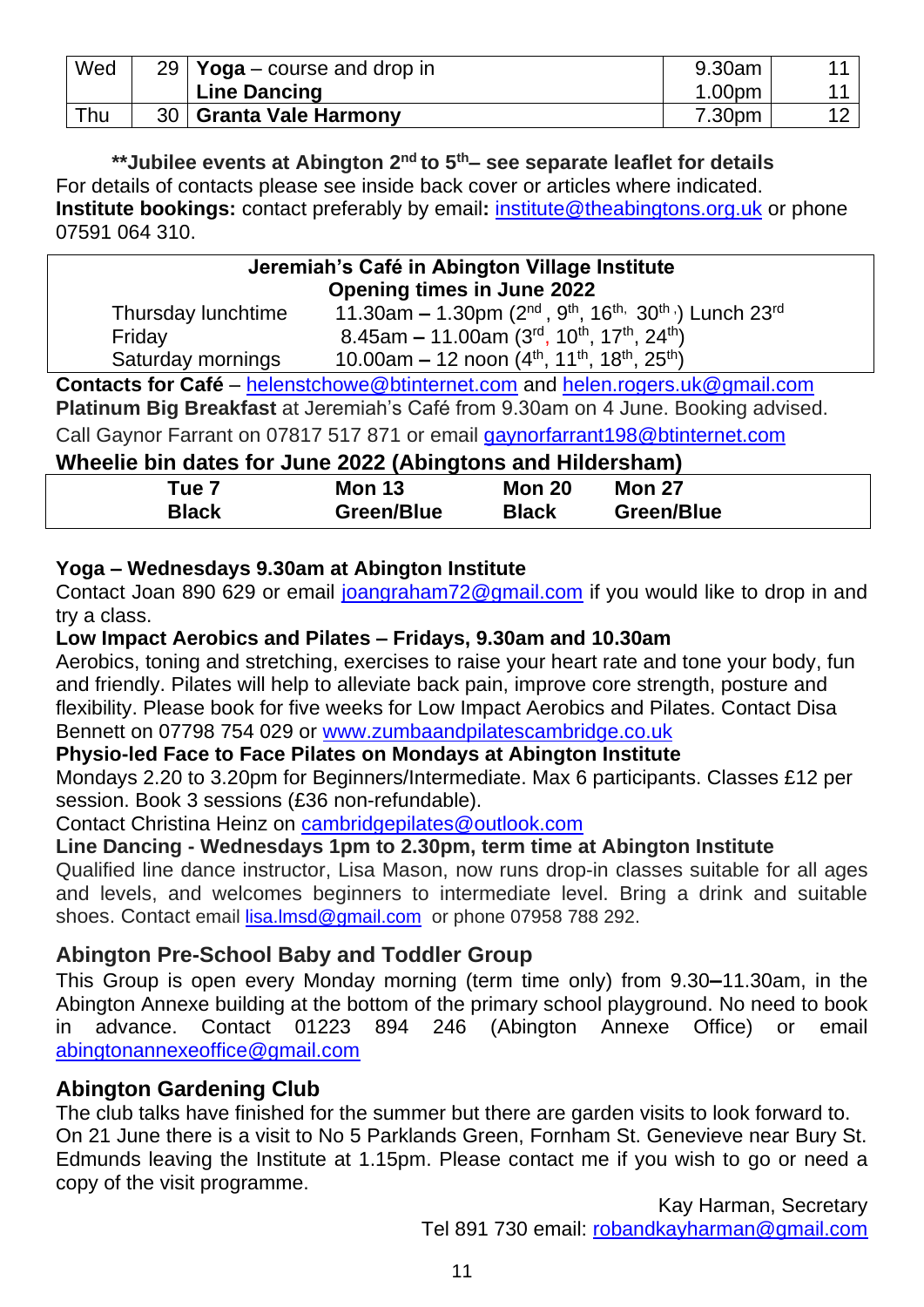## **Social Cycling**

The next ride will be on Monday 20 June starting at 11.00am from 1 Bourn Bridge Road. Gaynor Farrant 07817 517 871 or [gaynorfarrant198@btinternet.com](mailto:gaynorfarrant198@btinternet.com)

## **Abington Walking Group**

Our May walks were to Steeple Bumpstead and Ickleton.

Your June strolls are on Thursday 2<sup>nd</sup>, Saturday 18<sup>th</sup> and our special Midsummer walk and picnic will be on Saturday 25<sup>th</sup> and starts from Little Abington Church at 6pm.( see page 9).



The regular walks depart from the Institute at 10am by shared transport to the walk venue. We would welcome more walkers to join us – we are not an exclusive group !

The countryside is looking magnificent just now.

For further information please contact:

Robin Harman on 891730 or [robandkayharman@gmail.com](about:blank) George Woodley on 891169 or [ge29gew@gmail.com](mailto:ge29gew@gmail.com)

## **Reading Group**

| 14 June  | The Night She Disappeared<br>Lisa Jewell              | <b>Valerie Hefford</b> |
|----------|-------------------------------------------------------|------------------------|
| 12 July  | If Nobody Speaks of Remarkable Things<br>Jon McGregor | <b>Mary Conochie</b>   |
| 9 August | <b>Sweet, Sweet Revenge</b><br>Jonas Jonasson         | <b>Bev Dennis</b>      |

We will meet at 7.30pm at Valerie's to discuss *The Night She Disappeared.* Please confirm attendance to me.

We would welcome new members. If interested email me: [vhefford@yahoo.co.uk](mailto:vhefford@yahoo.co.uk)

Valerie Hefford

## **Scrabble Club**

The next meeting of the Scrabble Club will be on Tuesday 28 June at 7pm in the Institute. We will use the meeting room and can overflow into the café area and maintain a safe distance. New members very welcome to this friendly group. Sheena Fraser

## **The Tuesday Club (formerly the Forget-Me-Not Club).**

Activities planned for the June meetings are as follows:

Tuesday, 14 June at 2pm.

Join Joan for trying out some chair exercises. No special clothing or equipment required. Tuesday, 28 June at 2pm. Kelly Austin will give a talk on her role as Social Navigator. (TBC)

Please contact me for any further information.

Jenny Milns (890 252).

## **Abington Craft Group**

The next meeting will be on Thursday 16 June, 1.30-4.30pm at Abington Institute. All welcome. Light refreshments provided. Small fee of £2 per session to cover costs. Email-[Glynis.brookman@btinternet.com](mailto:Glynis.brookman@btinternet.com) or telephone 07970 614 194.

## **Granta Vale Harmony**

Granta Vale Harmony is a mixed *a capella* singing group. We meet on Thursday evenings from 7.30 to 9.30pm at the Abington Institute, and anyone is welcome to join in. Contact details - Peter Lester Telephone 07884 932 215 or email [haverhi11@talktalk.net](mailto:haverhi11@talktalk.net)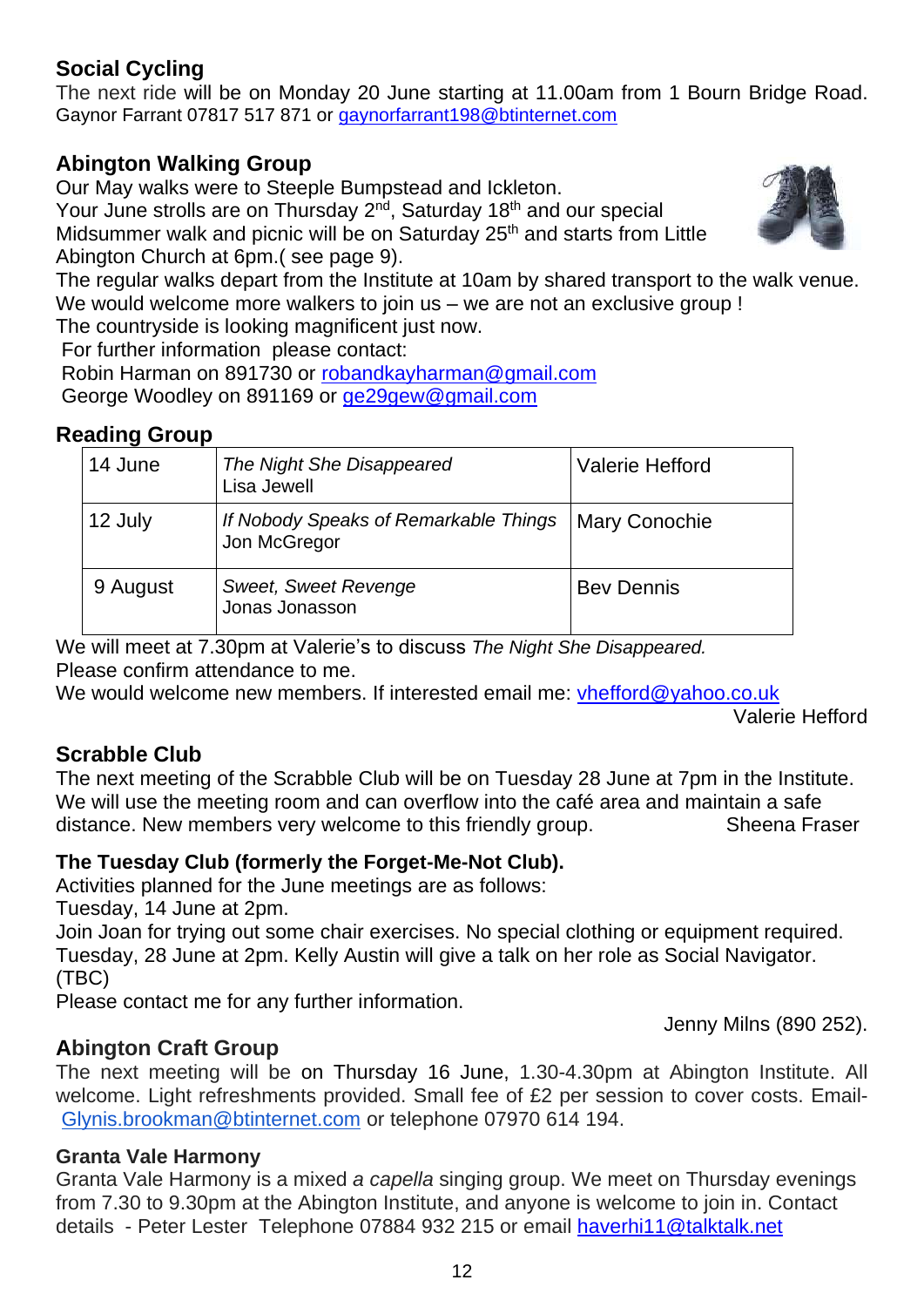## **Abington & Hildersham Women's Institute**

A big thank you to all who supported our Cake & Plant stall in May. At our meeting Fiona Rose gave an excellent illustrated talk about Mexican artist Frida Kahlo, born in 1907, who led a turbulent and often tragic life. Aged 18, she suffered terrible injuries in a bus accident which caused her lifelong pain and medical problems. She joined the Communist party and met Diego Rivera (20 years older). They married in 1929 but Diego had many lovers, including Frida's sister. Frida longed for a child but had 2 abortions due to her damaged pelvis. She also had lovers, including Trotsky. Painting became her passion, and she developed her own style of realism/surrealism based on her life experiences, often unflinching, graphic and gory. She had exhibitions in Paris, Mexico and the USA but struggled to make a living. She was very productive in the 1940s but her spinal surgery failed and she became addicted to morphine and largely bedridden. In 1953 her right leg was amputated and in 1954 she died, aged 47. In 2021 her self-portrait 'Diego and I' sold for \$35million.

**Next Meeting: Tuesday 7 June 7.30pm:** Group Meeting with Balsham & Linton WIs to be held in Linton Parish Church. Bryan Thurlow will give an entertaining talk entitled "The perennial Mr. Potter – a poignant story of a Suffolk gardener", followed by a table competition and refreshments. This event is free to Abington WI members and transport can be arranged.

#### **Summer Coach Outing to Beth Chatto's Plants & Gardens, Suffolk**

Abington Women's Institute is organising a village trip to visit Beth Chatto Gardens on Wednesday 27 July, leaving Abington Institute at 10.30am and returning at 5pm. The cost for non-WI members is £22, which includes coach travel and entry to the gardens. Take packed lunch or buy light refreshments in Chatto's tearooms, then tour the gardens at leisure and enjoy a cup of tea before leaving for home.

Beth Chatto OBE was an award-winning plantswoman, author and lecturer. In 1960 she took an overgrown 7.5acre wasteland of brambles, parched gravel and boggy ditches, and transformed it using plants adapted by nature to thrive in different conditions: right plant, right place, creating an inspirational, informal garden. 80% of the plants for sale are raised from the Gardens' stock.

Please contact Marilyn Broadhurst tel. 893214 / email [broadhurstmarilyn@gmail.com](mailto:broadhurstmarilyn@gmail.com) or Gill Smith tel. 892759 email [randg.smith@btinternet.com](mailto:randg.smith@btinternet.com) if you are interested in coming on this outing.

## **Abington Bowls Club**

Returning after a two - year pandemic pause, ABC have hit the ground running. In the Cambridge & District League Division 4 we are, in American parlance, 2 for 2, Melbourn and Duxford being our victims. Early days, of course, but encouraging.

By the time you read this we should have played two more. I will report each game on the Abington Village Facebook group site. Also, the result of the latest game will be shown on a board hanging on the wall by the green (which is on the High St in Little Abington). If you are really keen you can go to the C&D website and track our progress. [www.cambridge-and-districtbowls.co.uk.](http://www.cambridge-and-districtbowls.co.uk/) Click on LEAGUES, then LEAGUE DIV 4 to find

the table. Scroll down to find our results.

If you are passing while we are playing, do come and watch. And if you want to join, do let us know. We shall be on show at the Rec. on Sunday 5 June, during the Jubilee festivities – come and have a go. You might have hidden talents.

**June** home games are on Tue  $7<sup>th</sup>$ , Tue 14<sup>th</sup>, Fri 17<sup>th</sup>, Th 28<sup>th</sup>, Fri 29<sup>th</sup> starting at 6.30 pm.

*The Abingtons and Hildersham News* **on the website** To see the *News* before a printed copy is available and to see the photographs in colour, go to [www.theabingtons.org.uk/news](http://www.theabingtons.org.uk/news) and follow the link to the pdf for the month you want.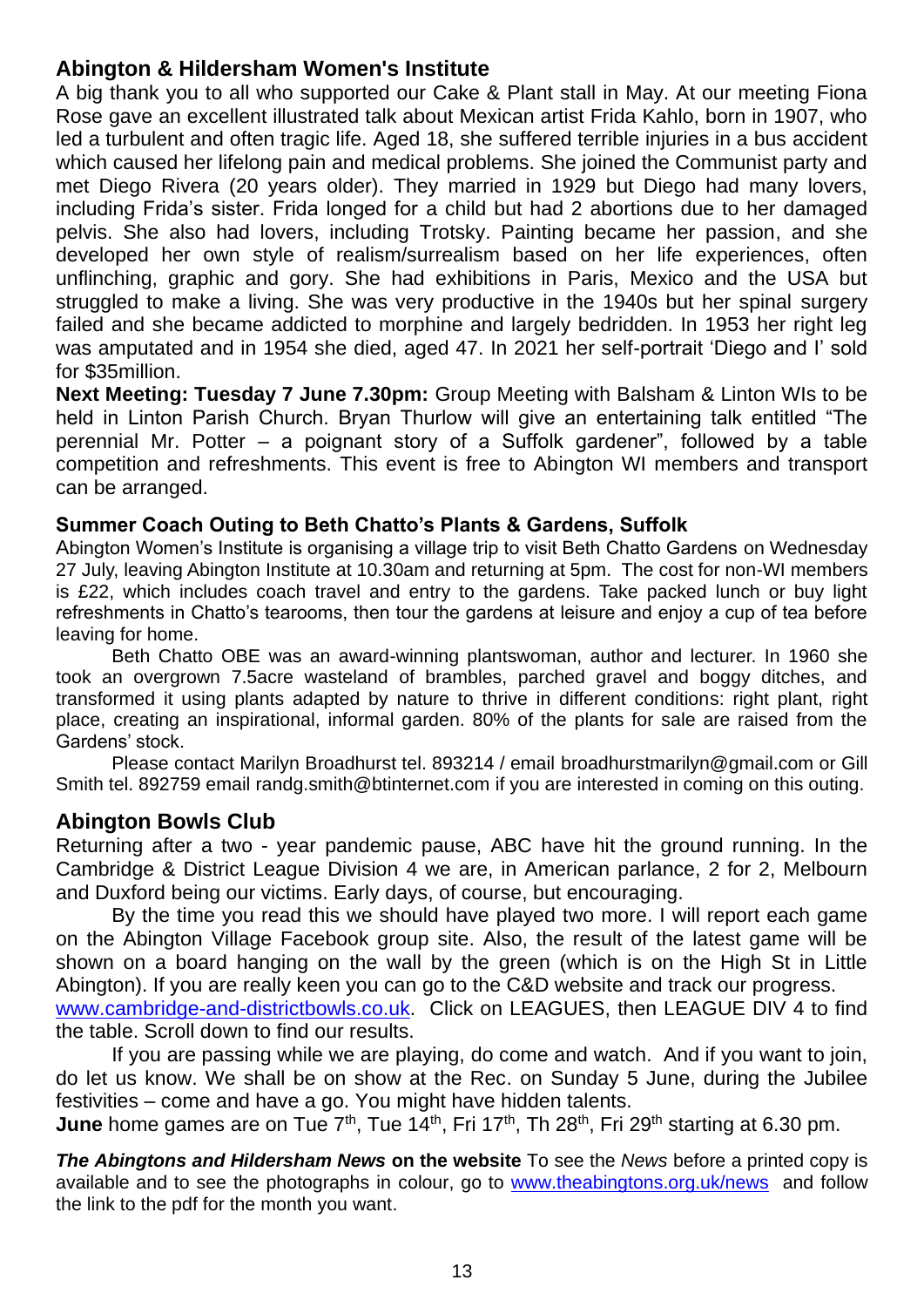## **Hildersham News**

## **Hildersham's Platinum Jubilee Celebration**

## **Sunday 5 June, from 12 noon on the recreation ground.**

A fabulous opportunity for family, friends, and neighbours to join together for an afternoon of free, fun-filled activities and live music. There will be lots to enjoy:

- Adult and children's competitions for Jubilee-themed cakes, arts and crafts.
- Best-dressed house competition.
- Live music from Keith Parker, who will also host an interactive event learn to play the harmonica!
- Duck racing, family races, ice-creams.

Bring your own picnic blankets, chairs, table, food and drink and celebrate the Queen's Platinum Jubilee in good, traditional village style.

Competition entry forms can be found on the flyer or email [jenny.logan@btinternet.com](mailto:jenny.logan@btinternet.com) for further information.

Jill Heale, on behalf of the planning committee

## **Childrens' Church Council (CCC) News**

The children were very excited to see that the birds of Hildersham had a number of new residences in the churchyard and the old school wood. A map of the churchyard, painted by the children, will soon be in place. The position of each new residence will be marked, as will the bug hotels, which will be constructed at our next meeting in June, together with the location of a hedgehog house very kindly donated by a member of the PCC.

Our meeting in May allowed us the opportunity to create a collage reminding us of how we journeyed through Lent and how we might continue to keep important issues such as 'Justice and Freedom' at the forefront of our lives.

We hope that Bishop Stephen, who came to preach in Hildersham Church in May, enjoyed looking at the board, as well as relishing the cream teas after the service.

We are also hoping that our wildflowers will be making an appearance in the areas that were created last year and we are preparing some illustrated boards to inform visitors of the flowers within the meadow.

Several village residents and members of the PCC tackled the ivy on the many beautiful trees in the churchyard, and the old school wood, to further promote biodiversity and environmental health.

## **Hildersham Parish Council Report on the Hildersham Parish Council AGM meeting held on 10th May 2022.**

All five Parish councillors were elected unopposed as Hildersham Parish councillors. Henry Batchelor will continue to represent the parish as a District and County Councillor and John Batchelor will continue as the second District Councillor.

The Parish Council continues to raise concerns about the safety of the High Street/Back Road/Balsham Road crossroads. The council aims to get the road markings and signage improved, making drivers more aware that vehicles need to stop at this junction. Ideally the council would like more significant changes to be made to improve safety and reduce the number of accidents at this junction.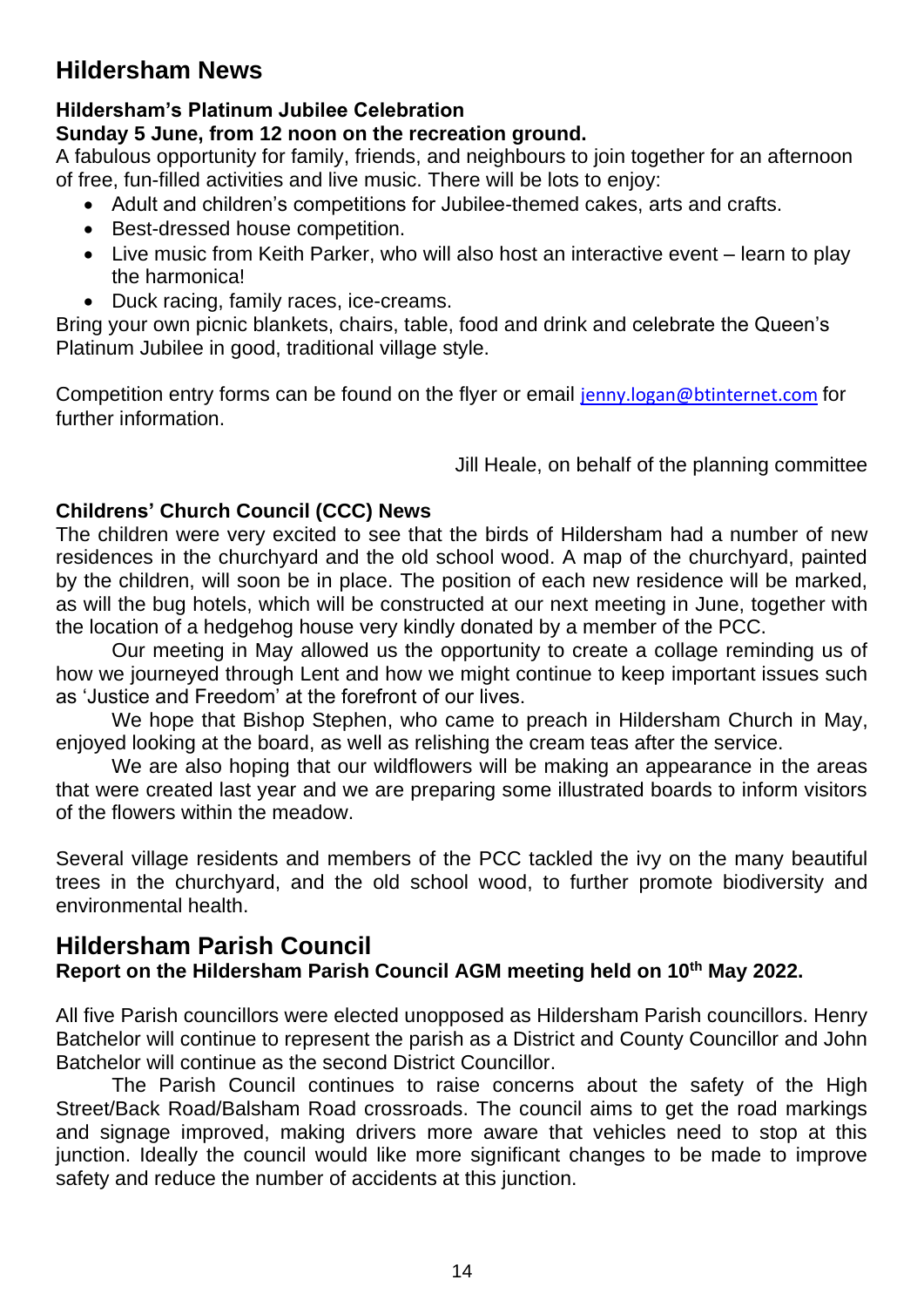As a consequence of the work to improve the A1307/Beech Row and Pampisford Road/A1307 junctions two new bus shelters will be installed either side of the A1307. These shelters will include lighting and a digital display of bus arrival times.

Defibrillator training is being arranged for any Hildersham residents interested in learning how to use the equipment, please look out for the date on the notice board. In the event of a cardiac emergency, the defibrillator does issue clear instructions to the equipment user, so that anyone can us it.

The Council has applied for a Platinum Jubilee Community Chest grant to contribute towards the creation and installation of a pictorial map of walks around Hildersham on a lectern style sign. The council plans to install this near the entrance to the Recreation Ground.

The Recreation Ground Trust and Field Garden Trust meeting is usually held after each Parish Council meeting. The land previously administered by the parish council, including the allotments, the Recreation Ground, North and South Holding, will be managed by the Trusts.

If you notice a fault with the highways, such as potholes, you can report them using the following link: [https://www.cambridgeshire.gov.uk/residents/travel-roads-and](https://www.cambridgeshire.gov.uk/residents/travel-roads-and-parking/roads-and-pathways/roadworks-and-faults)[parking/roads-and-pathways/roadworks-and-faults](https://www.cambridgeshire.gov.uk/residents/travel-roads-and-parking/roads-and-pathways/roadworks-and-faults)

The next meeting of Hildersham Parish Council will be on Tuesday 12<sup>th</sup> July 2022 in Hildersham Village Hall. Information is on the Parish Council's website: [https://hildershamparishcouncil.org.uk.](https://hildershamparishcouncil.org.uk/)

## **Girlguiding Linton District**

What a couple of months it has been! March saw our Rangers and Guides take part in an incident hike organised by Cambridge University Scouts and Guides. An event enjoyed by all who came. Our Trefoil members visited the fire station in Linton and had a really interesting



evening. They also celebrated a 90<sup>th</sup> bithday with lovely cake and lively conversation. Our wonderful Jarman Centre in Newmarket had its annual bank holiday Easter fun day for families to enjoy and by the time you read this will have had its big car boot sale on the 22 May.

The beautiful snowdrops outside our hut in Linton have now disappeared again until they reappear next spring.

Our units are getting ready to have their pack holidays, overnights and Summer



As you will see from the photo the cream egg chicks made for Easter look yummy…

> @Lintondistrict or like us on Facebook [www.Girlguiding.org.uk/interested](http://www.girlguiding.org.uk/interested) [lintondistrict@gmail.com](mailto:lintondistrict@gmail.com) or contact Louisa Powell-Owens on 07711614328

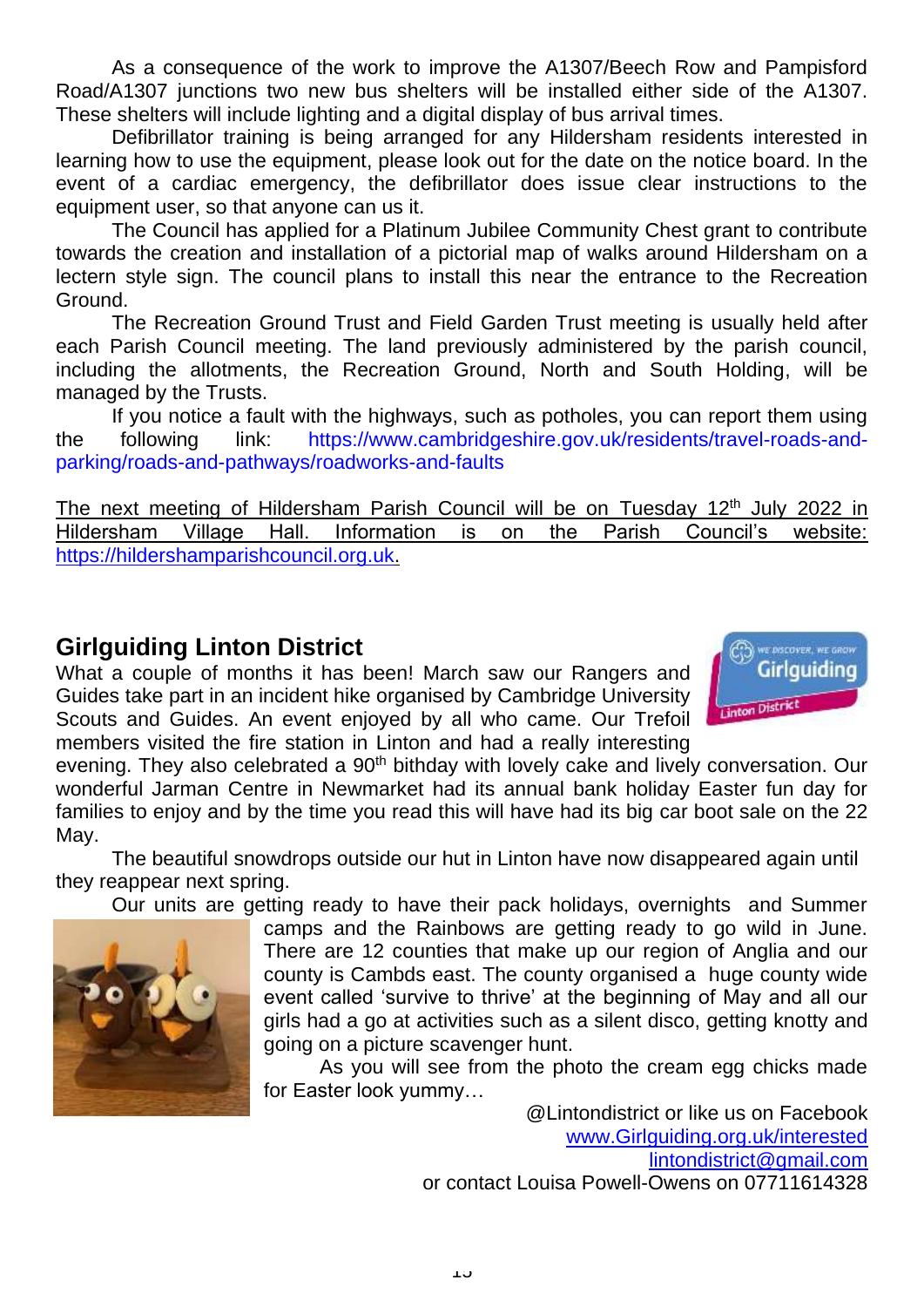## **Annual Parish Meeting**

At the Annual Parish Meeting on 16 May reports were received from the Chairman, County and District Councillors and representatives of the Planning, Recreation Ground and Institute Management committees. There were updates on the e-bike project, a new Parish Council website and the broadband project. The meeting was followed by the Annual Parish Council Meeting at which Tony Orgee was re-elected as chairman

#### **The Linton Greenway**

A reminder for those who attended the meeting with representatives of the Greater Cambridge Partnership (GCP) about the routing of the Linton Greenway through the Abingtons that the contact details for written comments is: [contactus@greatercambridge.org.uk](mailto:contactus@greatercambridge.org.uk) reference: Linton Greenway. Please copy the Parish Council into any correspondence [harper802@btinternet.com](mailto:harper802@btinternet.com)

For more information see [https://www.greatercambridge.org.uk/transport/transport](https://www.greatercambridge.org.uk/transport/transport-projects/greenways/lintongreenway)[projects/greenways/lintongreenway](https://www.greatercambridge.org.uk/transport/transport-projects/greenways/lintongreenway)

#### **Shared e-bikes based at Institute.**

A reminder that there are two bizbike e-bikes available for Abington residents to use. You will find them in the lockers on the front terrace of the Institute. Download the free bizbike app, register, and follow the instructions. Fees for rides are very low thanks to a subsidy from the South Cambridgeshire Zero Carbon Communities Fund: 50p per hour. Once you register you will be emailed detailed instructions and an unlock code for the bike lockers. Use the app to scan the QR code at the back of the bike to unlock it, making sure the lock arm is not rubbing against a wheel spoke. At the end of your ride please return your bike to the locker. Use the bizbike helpline for any assistance required: 07973 499 224 or email [info@bizbike.club](mailto:info@bizbike.club)

#### **Broadband update**

A site meeting is being held with representatives of Connecting Cambridgeshire, Gigaclear and the community to look at the former LSA with a view to identifying a solution for laying cables without disrupting the roads or verges. Currently there is a resource issue with the lead contractor which is hoped to be resolved soon. The Gigaclear team are in the process of finalising cabinet locations with Highways in readiness to start work as soon as the resources have been secured. More information on Project Gigabit <https://www.gov.uk/government/news/government-launches-new-5bn-project-gigabit>

## **Planning**

Please attend a planning meeting if you would like to make a comment that we can consider in our debate before agreeing on the Parish Council's recommendation to SCDC. If you have views on a planning application, you should also make your comment on the South Cambs. website (link below) as this will ensure that the planners take your view into consideration in their decision-making. For more information on the applications below, use the reference given at: [https://www.scambs.gov.uk/planning/view-or-comment-on-a](https://www.scambs.gov.uk/planning/view-or-comment-on-a-planning-application/)[planning-application/](https://www.scambs.gov.uk/planning/view-or-comment-on-a-planning-application/)

## **Parish Council - applications received**

22/00797/FUL – 2 Pampisford Road –erection of two storey dwelling. PC supported 22/01272/FUL – 33 South Road - Demolition of existing haystore and erection of a single detached dwelling including all associated external works and re-instatement of granny annexe to stables/ancillary buildings servicing 33 South Road.

22/01573/HFUL – 15, Pampisford Road. Single storey side extension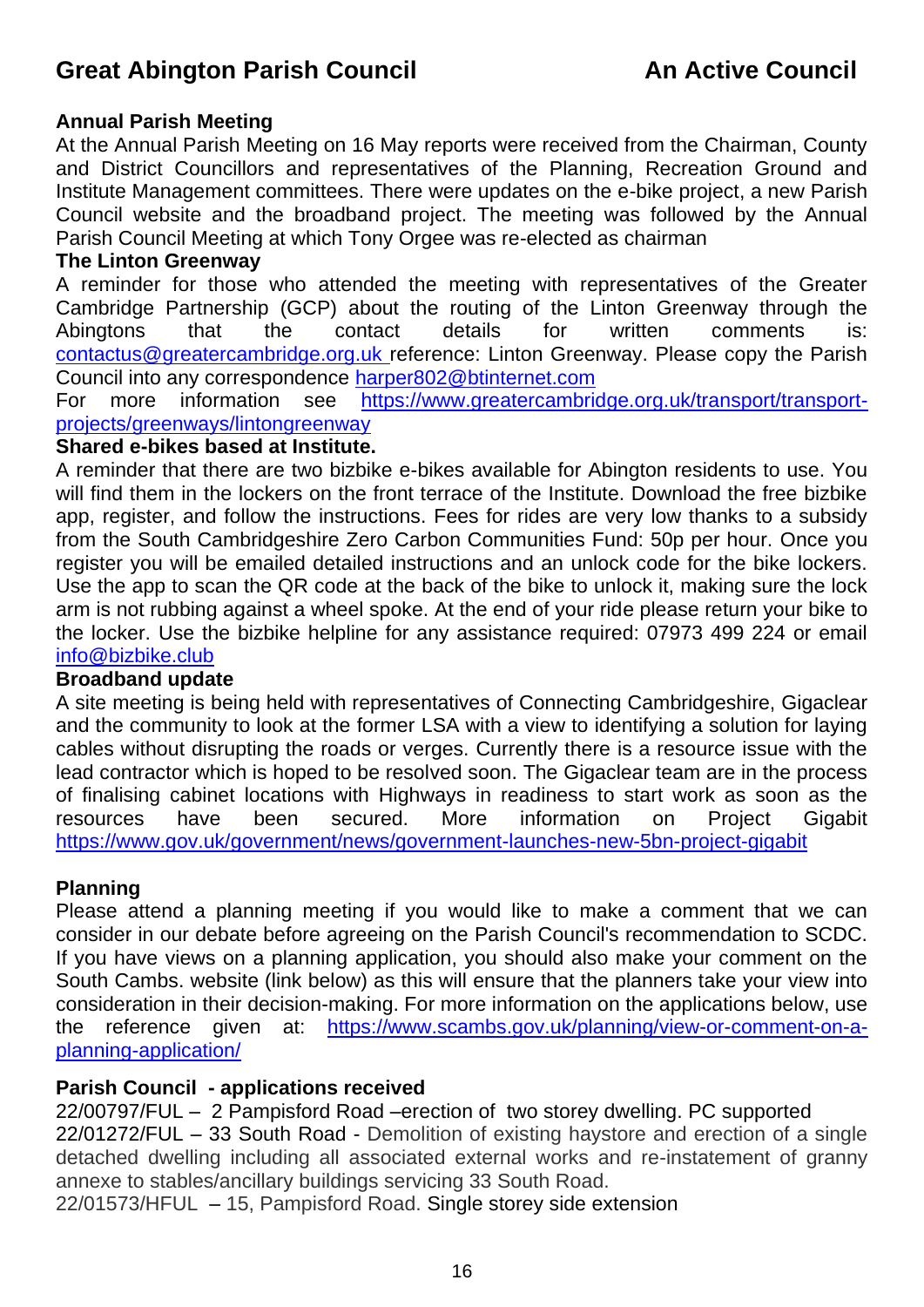22/01471/HFUL – 141 High Street. Single storey rear extension to replace conservatory and single storey front porch extension.

22,01556/S73 – 3 Pampisford Rd. S73 to vary condition 1 of ref: S/3387/RM , to amend the design of Plot 3, alter the boundary layout of Plots 2, 3 and 4.

#### **District Council outcomes**

22/00745/LBC – Abington Hall – Amendment to previously approved layout under 21/03536/LBC to extend the lift to serve the basement level. To include relocation of basement showers and the provision of a new fire escape door. PC supported SCDC approved

21/05216/HFUL – Plot 3 – Land Rear Of Strawberry Farm Pampisford Road Great

Abington Cambridgeshire CB21 6AQ . Installation of outdoor swimming pool, ancillary pool house and associated infrastructure and works SCDC approved

21/05296/FUL – Land north of 100 High Street – demolish garage and erect 2 storey dwelling. SCDC approved

## **Great Abington Parish Council Meetings**

Held in Abington Village Institute

**Tony Orgee (Chairman) [tonyorgee@gmail.com](mailto:tonyorgee@gmail.com)**

**Planning Committees:** These are arranged as required when applications are received. See Parish Council notice board for dates or contact the Parish Clerk.

**Next Parish Council meeting: Monday 18th July at 7.15pm** 

There will be opportunities at the start and close of the meeting for members of the public to speak to the council about matters of concern. Notices, agendas and minutes are posted on the Parish Council notice board located at the entrance to Magna Close or available from the Parish Clerk. Paula Harper (Clerk): [harper802@btinternet.com](mailto:harper802@btinternet.com) (892 000)

## **Abington Pre-School and Out of School club**

Congratulations to "Gwil's Giants" the winning team at the village quiz night! Well done, Ellen, Tess, Gaetan, Kate, Dan, Stuart and Gwil. See cover photo.

Along with eight other teams the evening raised an amazing £322 for Abington Preschool and Out of School Club.

Thanks very much to the Abington Annexe Fundraising Team, especially Graham and Tricia Kennedy for running the quiz, Mary Thexton and Ruth Beach for cooking, The Three Tuns for providing the rice, and the amazing kitchen team of Rachael, Kirsty, Katie, Emma, Chloe, Ci and Carol.

Would you like to join our fundraising team? Please contact us on 01223 894 246.

Ruth Beach

## **Public Art Commission – Granta Park**

As part of our recently approved proposals for the Zone 2 Development at Granta Park we are seeking to bring forward a bespoke Public Art commission. We aim for this to form an integral part of the wider scheme and promote strong sustainability and biodiversity credentials. We hope to form a steering group comprising members of the wider community who share an interest in the arts. The steering group, in liaising with our art consultants, will help inform the artist brief and be part of the artist selection process. The process will involve several in-person and virtual meetings, workshops and interviews.

 If you are interested in participating in this process please contact [heidi.sharp@bidwells.co.uk](mailto:heidi.sharp@bidwells.co.uk) and include a brief description of your interest and experience in the arts and the local community. Application deadline: 5pm on Friday 17 June 2022.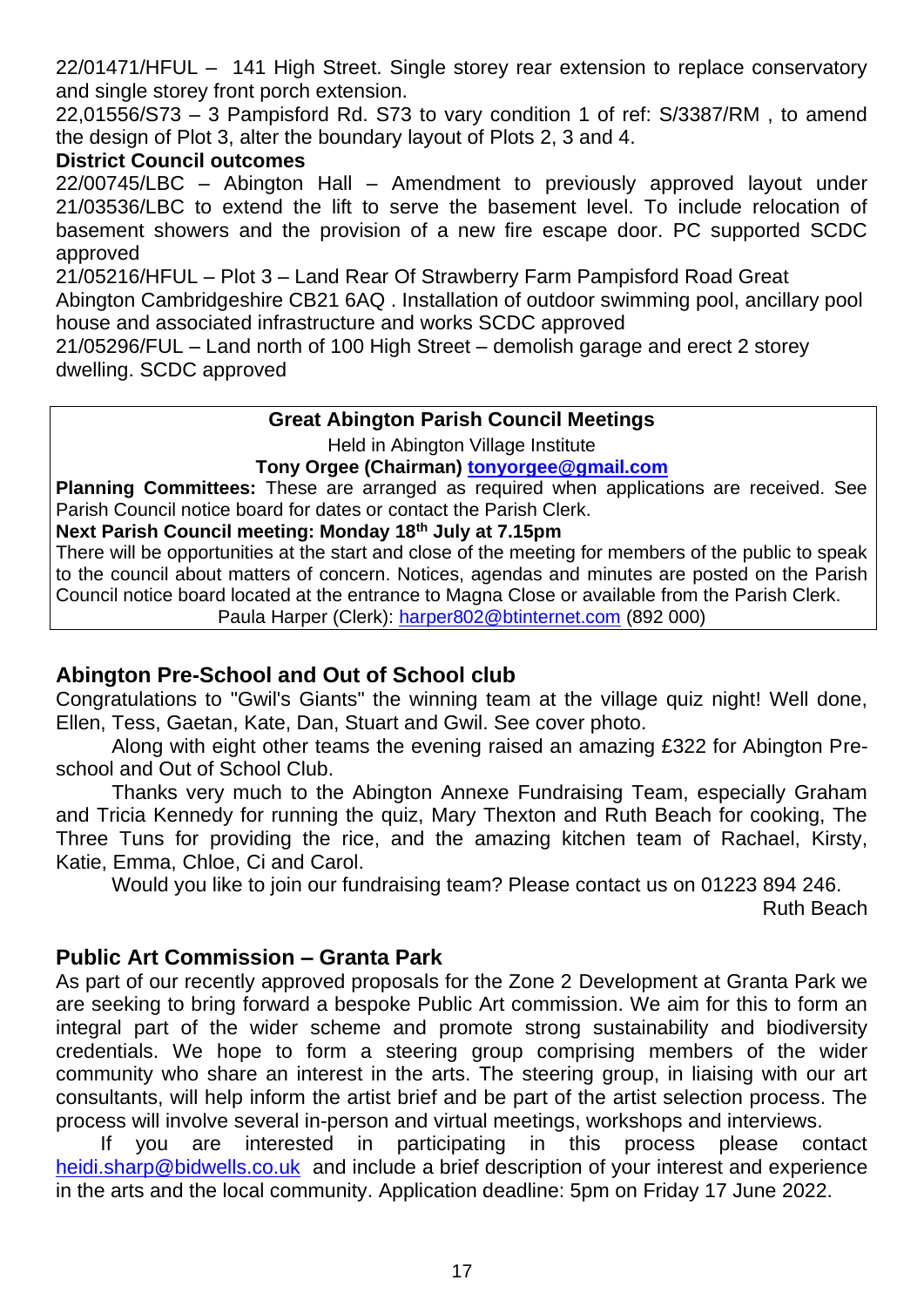## **Ukrainian Guests in Abington**

Abington has a support group for displaced Ukrainians. There are currently 16 households involved in Great and Little Abington; six of these households are offering to host guests and 10 households are offering support.

Two hosting households have received their guests and four are in the process of seeking a match. The guests that have arrived are two university students and a family of five.

I have been involved in the Ukrainian Reception Centre at Stansted airport and have been impressed with the courtesy and standard of English of all arrivals from Ukraine. Considering they have left almost everything behind, including loved ones, they all show a positive outlook. The hosts are providing "domestic" care and the support households are assisting with transport, arranging health care, shopping, introduction to the community and English culture, also both hosts and supporters are involved with arranging the formalities of citizenship in England. As our guests settle into the Abington community they will be seen in the village and are really keen to be involved and are interested in the village activities. Do speak with them to ensure an "Abington welcome".

To support Granta4Ukraine please contact: <https://forms.gle/3T9iSNuKWun4Pmju8>

Anton King

#### **Sawston Fun Run attracts one of its highest turnouts**

The Sawston Fun Run exceeded expectations on Sunday  $8<sup>th</sup>$  May with 1,115 entrants for the two charity fun runs. Organised by the Rotary Club of Cambridge Sawston, it attracted one of the highest turnouts in its thirty-six-year history. Expectations are that over £15,000 will be generated, taking the cumulative total close to £510,000 that has been donated to local charities and organisations. Elite runners, social runners and families completed either the 7.4k run or the shorter 4K route for walkers and the race for school years 1-6. The fine weather attracted large crowds who lined the streets, and, with the Sawston Youth Group Band and the local Samba Band in the High Street, gave encouragement to walkers and runners alike and generated a carnival atmosphere.

Trophies were presented by the High Sheriff of Cambridgeshire, Jennifer Crompton. The overall winner was Andrew Mynott in a time of 24.31 minutes and the winning female was Isabella Shorten, a student at Sawston Village College in 29.27minutes. The first boy from the college was Mathew Smith who came first in his school year 7-11 category. Other winners were school years 1-6 Craig Calver and Amelie Crawford, 17–39-year-olds: Chris Kelly and Suzy Tautz, 40–54-yearolds: Andrew Mynott and Hannah Cooke and 55+ year olds: Shane Cahill and Chloe Brown.

The biggest beneficiaries will be **East Anglia's Children's Hospice [EACH]** at Milton, Cambridge, **and Rowan,** a local charity that supports adults with learning disabilities.

#### **June Services (not Abingtons and Hildersham : 10.30am Online Service available for all )**

| DATE                  | 9.00 am                                                                | 10.30 am                                                                             | рm                                            |
|-----------------------|------------------------------------------------------------------------|--------------------------------------------------------------------------------------|-----------------------------------------------|
| 5 <sup>th</sup> June  | Communion<br>West Wickham                                              | Jubilee Morning Worship<br>Balsham<br><b>Weston Colville</b><br><b>West Wratting</b> |                                               |
| 12 <sup>th</sup> June | Communion<br><b>Weston Colville</b><br>Morning Worship<br>West Wickham |                                                                                      | <b>Evening Prayer</b><br>West Wratting 6.00pm |
| 19 <sup>th</sup> June | Communion<br><b>West Wratting</b>                                      |                                                                                      |                                               |
| 26 <sup>th</sup> June |                                                                        | Communion<br>Balsham                                                                 |                                               |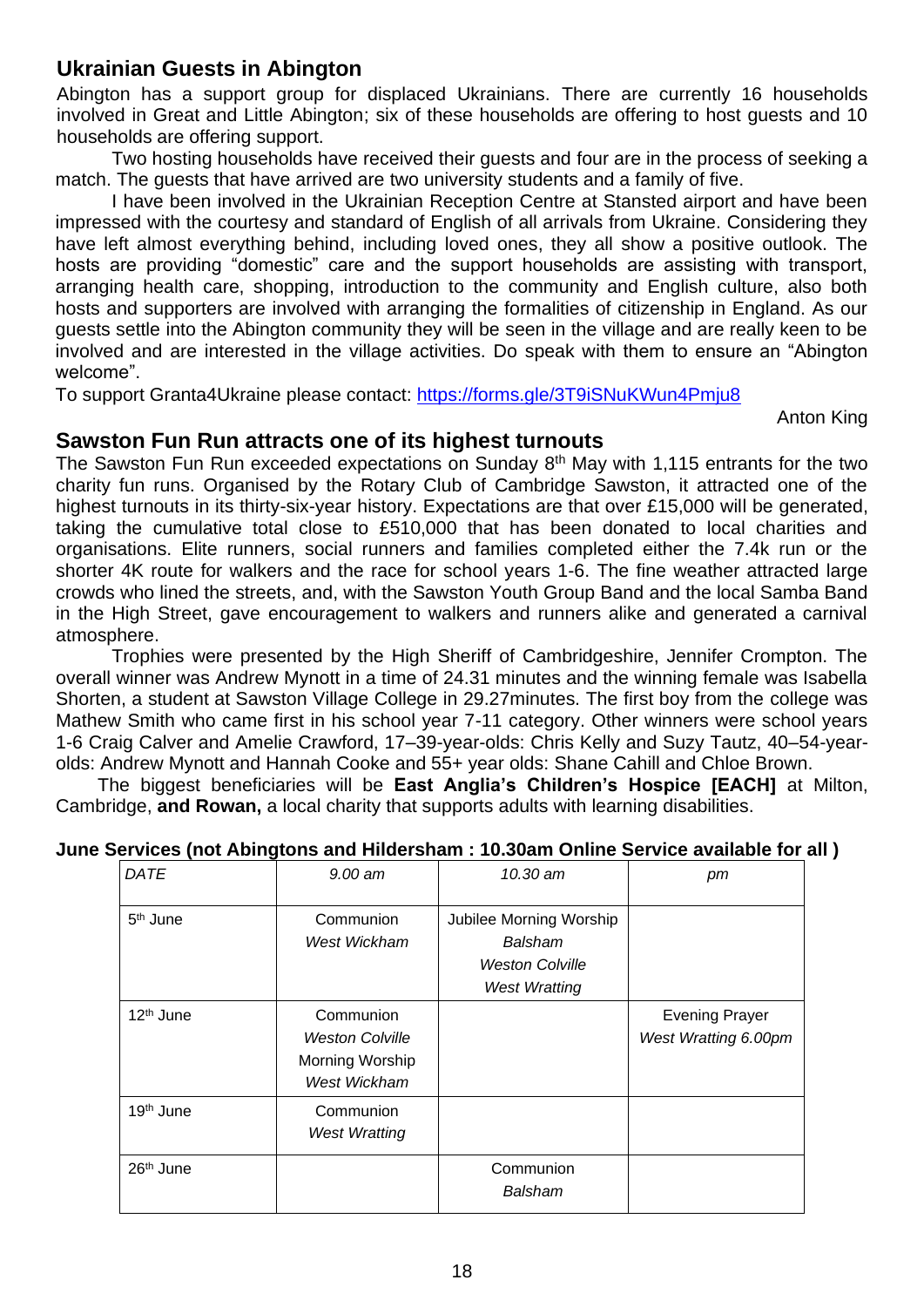## **Village organisations**

| <b>Name</b>                          | <b>Contact</b>            | <b>Phone Number</b> |
|--------------------------------------|---------------------------|---------------------|
| Abington Institute - Chairman        | <b>Bernie Talbot</b>      | 892 647             |
| Abington Institute - Bookings        | <b>Dianne Dawson</b>      | 07591 064 310       |
| Abington and Hildersham WI           | <b>Marianne Perry</b>     | 893 956             |
| Allotment<br>Abington<br>Assoc.      | <b>Brian Hayden-Smith</b> | 894 046             |
| (AALGA)                              |                           |                     |
| <b>Abington Gardening Club</b>       | Kay Harman                | 891 730             |
| <b>Abington History Group</b>        | <b>Jennifer Hirsh</b>     | 893 352             |
| The Abington Group (Ladies)          | Freda Orgee               | 891 464             |
| Forget-Me-Not Club                   | <b>Jennifer Milns</b>     | 890 252             |
| <b>Helping Hands</b>                 | <b>Helen Pimblett</b>     | 891 746             |
| Art Group                            | Lois Bull                 | 893 491             |
| Italian                              | <b>Rachel Haining</b>     | 892 004             |
| Naturewatch                          | <b>David Farrant</b>      | 892 871             |
| <b>Reading Group</b>                 | <b>Valerie Hefford</b>    | 890 544             |
| <b>Scrabble Club</b>                 | <b>Sheena Fraser</b>      | 893 336             |
| <b>Abington Walking Group</b>        | Robin Harman,             | 891 730             |
|                                      | George Woodley            | 891 169             |
| <b>Sport and Youth activities</b>    |                           |                     |
| Low Impact Aerobics/Pilates          | <b>Disa Bennett</b>       | 07798 754 029       |
| <b>Physio Pilates</b>                | <b>Christina Heinz</b>    |                     |
| Yoga                                 | Joan Graham               | 890 629             |
| <b>Table Tennis</b>                  | Raj Sangha                | 07803 786 905       |
| <b>Abington Social Cycling</b>       | <b>Gaynor Farrant</b>     | 07817 517 871       |
| <b>Dynamic Dance Theatre School</b>  | <b>Esme Watts</b>         | 07719 816 548       |
| <b>Abington Cricket Club</b>         | <b>David Pimblett</b>     | 891 746             |
| <b>Abington United Football Club</b> | Denis Tiplady             | 290 646             |
| Abington Aztecs (Football)           | <b>Malcolm Peters</b>     | 07860 863 723       |
| <b>Abington Bowls Club</b>           | <b>Graham Ross</b>        | 891 564             |
| <b>Abington Social Club</b>          | <b>Christine Hammond</b>  | 891 777             |
|                                      | <b>Rick Stock</b>         | 07768 707 567       |
| Keep Fit                             | Gill Dowden               | 893 533             |
| Abington School PTFA (Chair)         | <b>Cory Rivers</b>        | 07964 191 698       |
| Abington Out-of-School (GAPS)        | Georgina Blyth            | 894 246             |
| Abington Pre-school                  | Angela Lindsay            | 894 246             |
| <b>Baby and Toddler Group</b>        | <b>Office</b>             | 894 246             |
| Abington Scouts, Cubs and            | <b>Ruth Beach</b>         | 894 461             |
| <b>Beavers</b>                       |                           |                     |
| <b>Linton Netball Club</b>           | Angela Bridgeman          | 07729 879 300       |

**Contacts for village organisations on page 19 –** If I have not listed the persons currently involved, please let me know so the list can be updated. Ed.